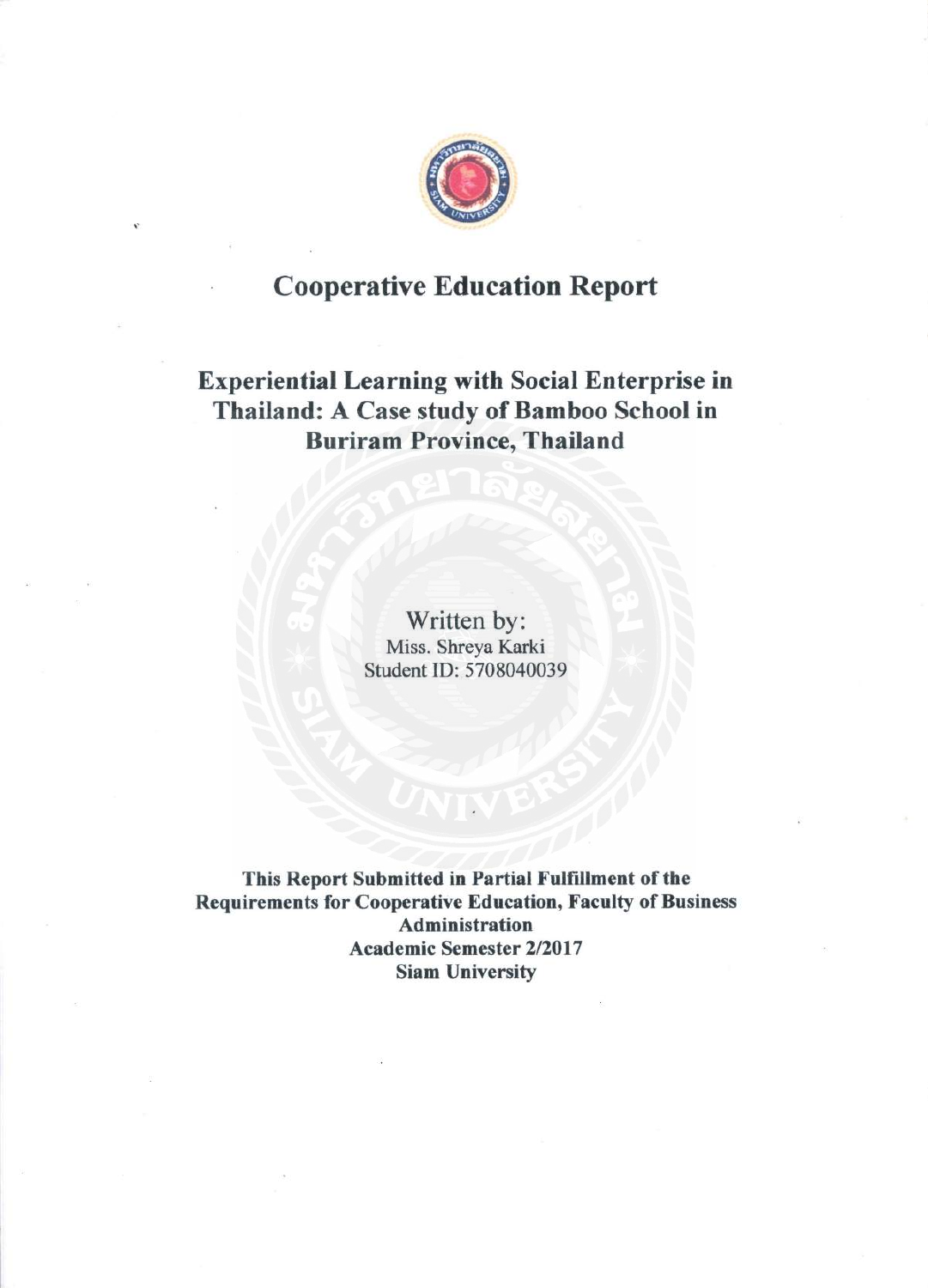Title: Experiential Learning with Social Enterprise in Thailand: A Case study of Bamboo School in Buriram Province, Thailand

Written by: Shreya Karki

×,

**Department: Finance and Banking** 

## Academic Advisor: Asst.Prof. Maruj Limpawattana, Ph.D

We have approved this cooperative report as a partial fulfillment of the cooperative education program semester 2/2017

**Oral Presentation Committees** 

 $M_{\rm{eq}} + M$ 

(Asst.Prof Maruj Limpawattana, Ph.D)

Academic Advisor

 $IsadorB$ 

(Mr. Isadore Reaud)

Job Supervisor

. . . . . . . . . . . . Change . . . . . . . . . . . . )

Cooperative Committee

my fyim

(Asst.Prof. Maruj Limpawattana, Ph.D.)

Assistant President and Director of Cooperative Education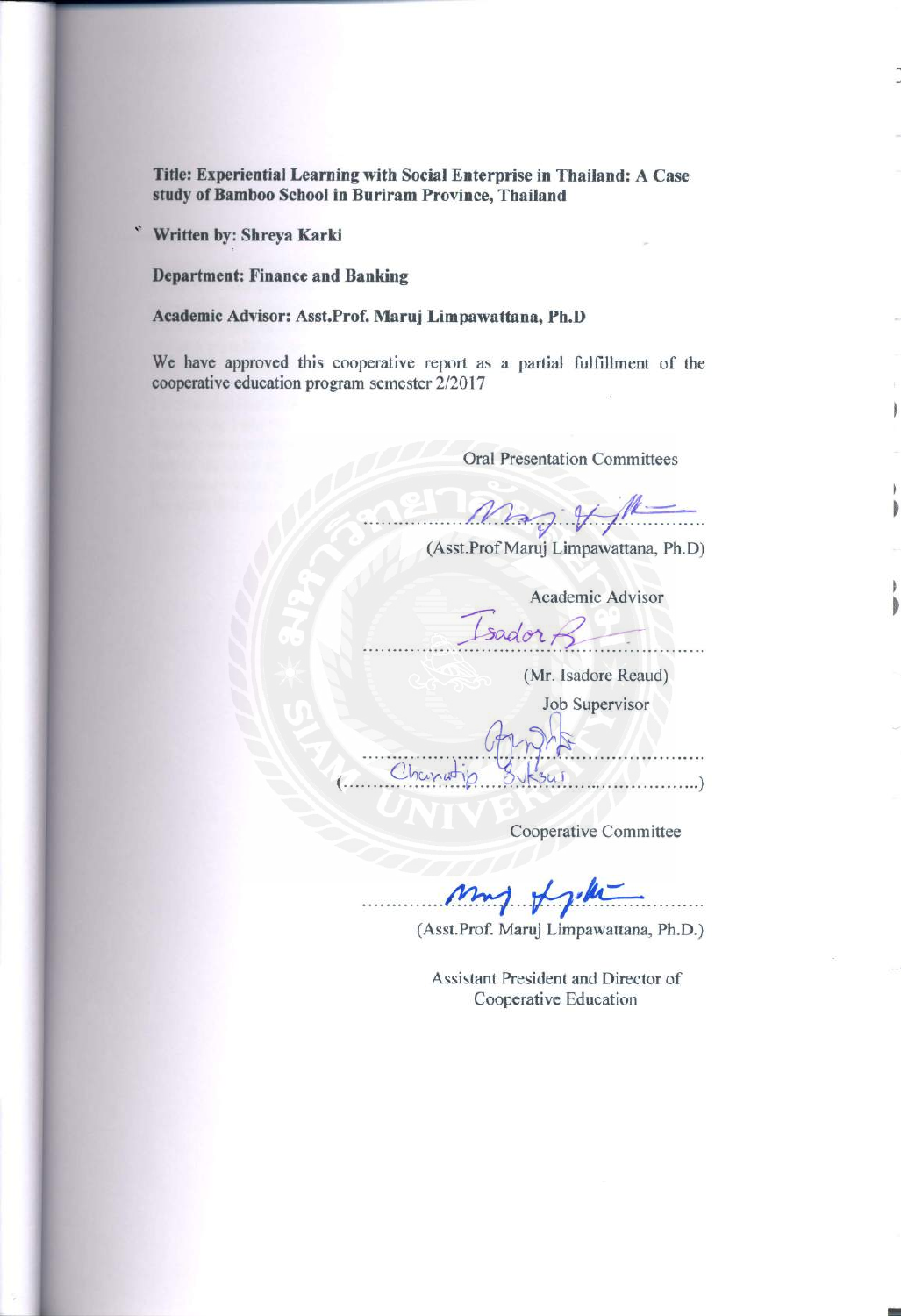: Experiential Learning with Social Enterprise in Thailand: A Case study Project Title of Bamboo School in Buriram Province, Thailand

| Creans                       |                                       |
|------------------------------|---------------------------------------|
| $\mathbf{B}\mathbf{v}$<br>£. | : Ms. Shreya Karki                    |
| Advisor                      | : Asst. Prof. Dr. Maruj Limpawattana  |
| Degree                       | : Bachelor of Business Administration |
| Major                        | : Finance and Banking                 |
| Faculty                      | : Business Administration             |
|                              | Semester / Academic year: 2/2017      |

 $\sim$ 

 $\sim$ 

#### Abstract

This report is the documentation of an internship, which is a three-months program designed as an academic requirement for BBA program. Through this internship, the university has made an attempt to let students relate their learning to real world environment by working in organizations of their choice, by working in real life situations.

I completed my internship in Mechai Viravaidya Foundation, which is an organization that primarily focuses on education and youth philanthropy. The main objective of this report is to learn about the operation of social enterprise and how CSR can benefit an organization. Living in the school, along with the teachers and students helped me understand the curriculum and the operations. The results found that the school has not only helped the disadvantaged students attain quality education but t has also helped the members of the community.

Keywords: Education, Experiential Learning, and Social Enterprise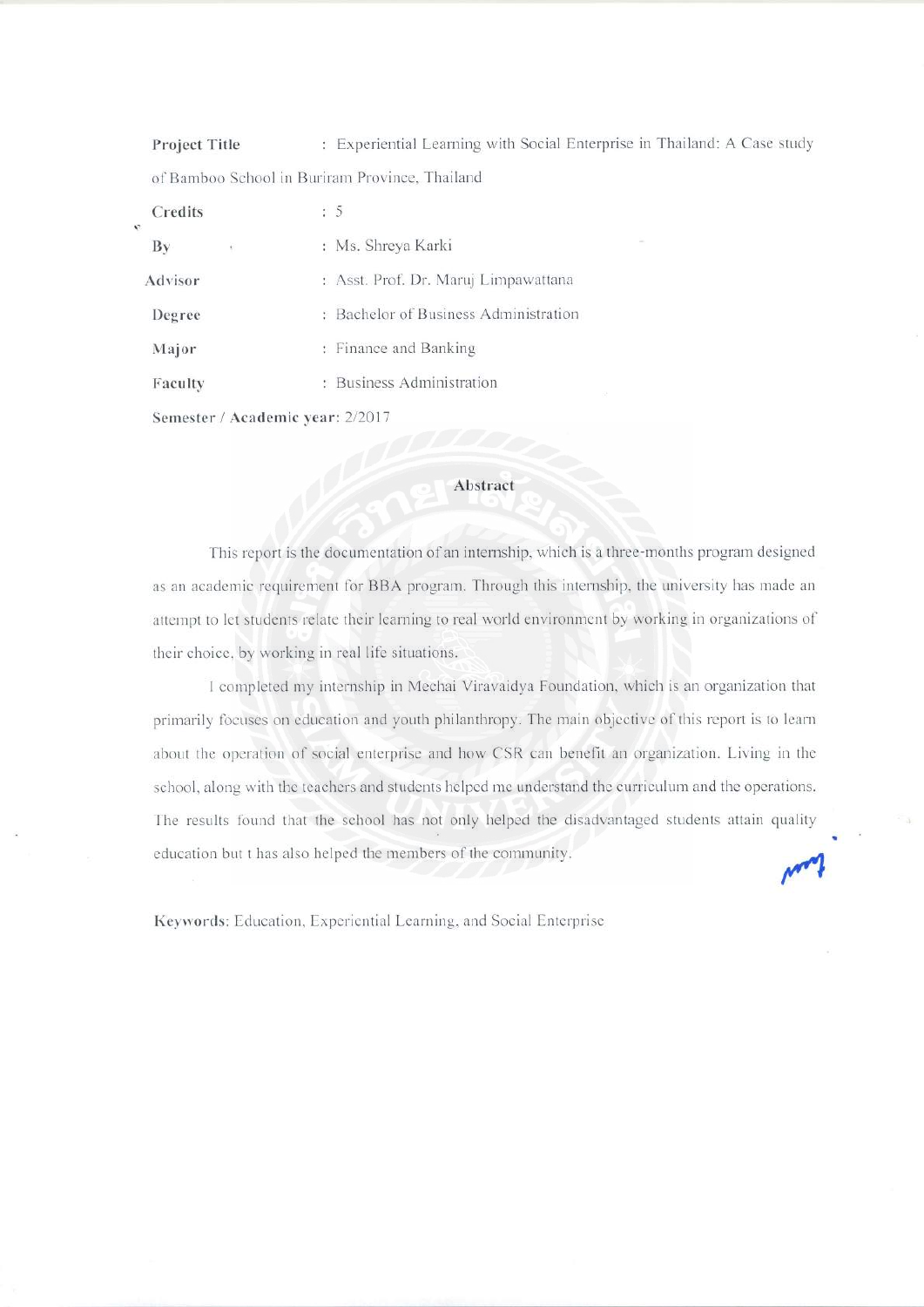# **Acknowledgement**

I take this opportunity to express my special thanks of gratitude to Kathmandu College of Management in partnership with Siam University for allowing us to complete four months of internship in the final year of our Bachelors program. I not only enjoyed during the internship, but also learned a lot of new things. I am also grateful to the President of Mechai Viravaidya Foundation, Mr. Mechai Viravaidya for giving me an opportunity to work for his organization.

I would also like to thank my supervisor, Mr. Isadore Reaud for guiding and helping me learn the culture at the Mechai Bamboo School. I also wish to thank several employees of the company whose help with the internship has helped me boost my learning skills. This internship has helped me grow as professionals and even as an individual on a base level to be more prepared for the inevitable future.

> Thank you Shreya Karki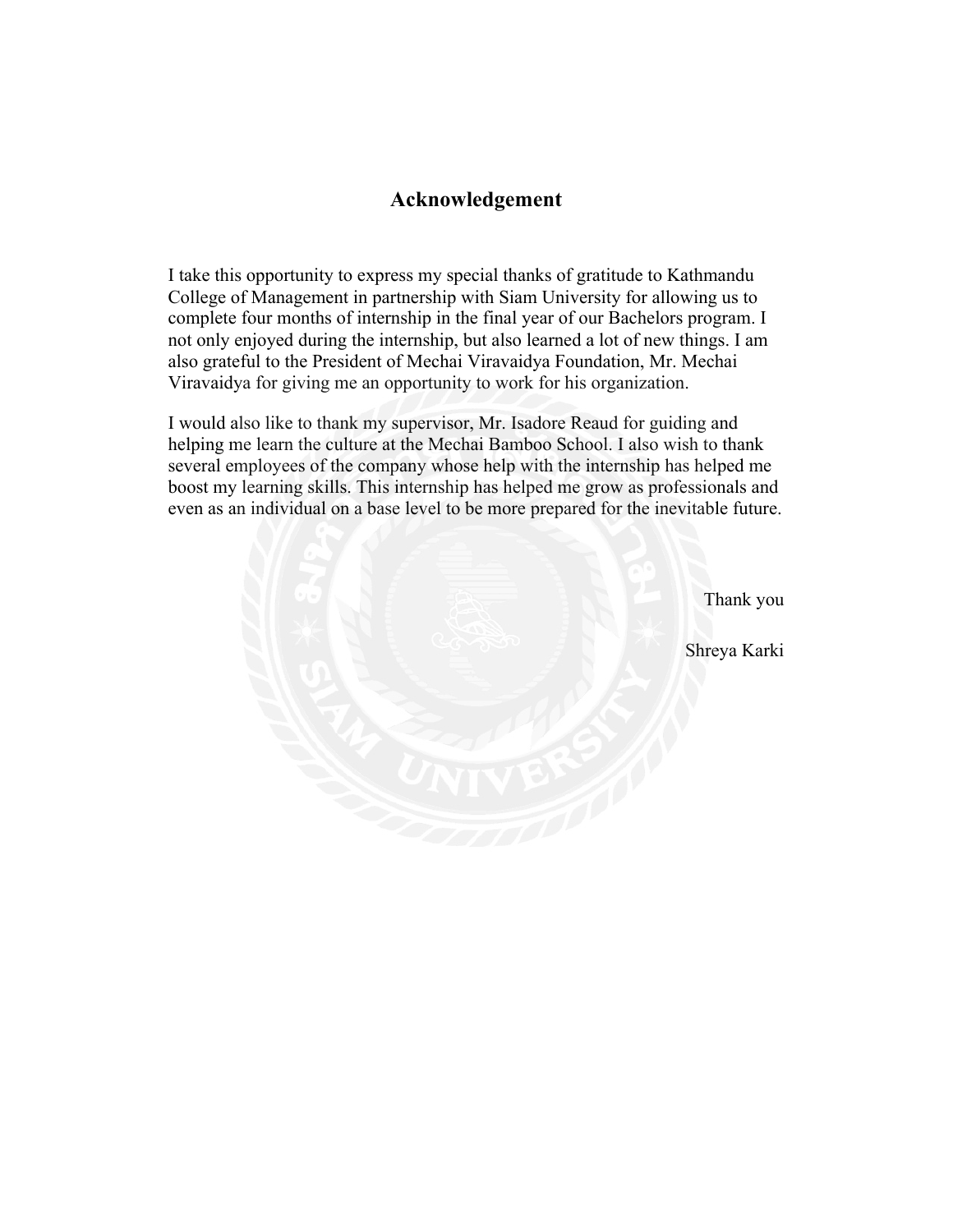# **Table of Contents**

### **Acknowledgement**

## **Abstract**

## **Chapter 1: Introduction**

1.1 Organization Profile

- 1.2 Organization Structure
- 1.3 Objective of the study
- 1.4 Expected Outcomes
- 1.5 Limitation of the study .

# **Chapter 2: Literature Review**

2.1 Social Enterprise 2.2 Human Social Responsibility 2.3 Economic and Social Sustainability

## **Chapter 3: Methodology**

3.1 Roles and Responsibilities 3.2 Project Detail

### **Chapter 4: Result and Discussion**

4.1 Contribution made during the internship 4.2 Details of learning from the internship

# **Chapter 5: Conclusions**

5.1 Self-assessment as future professional 5.2 Comparison of practical learning VS theory

**References**

**Bibliography**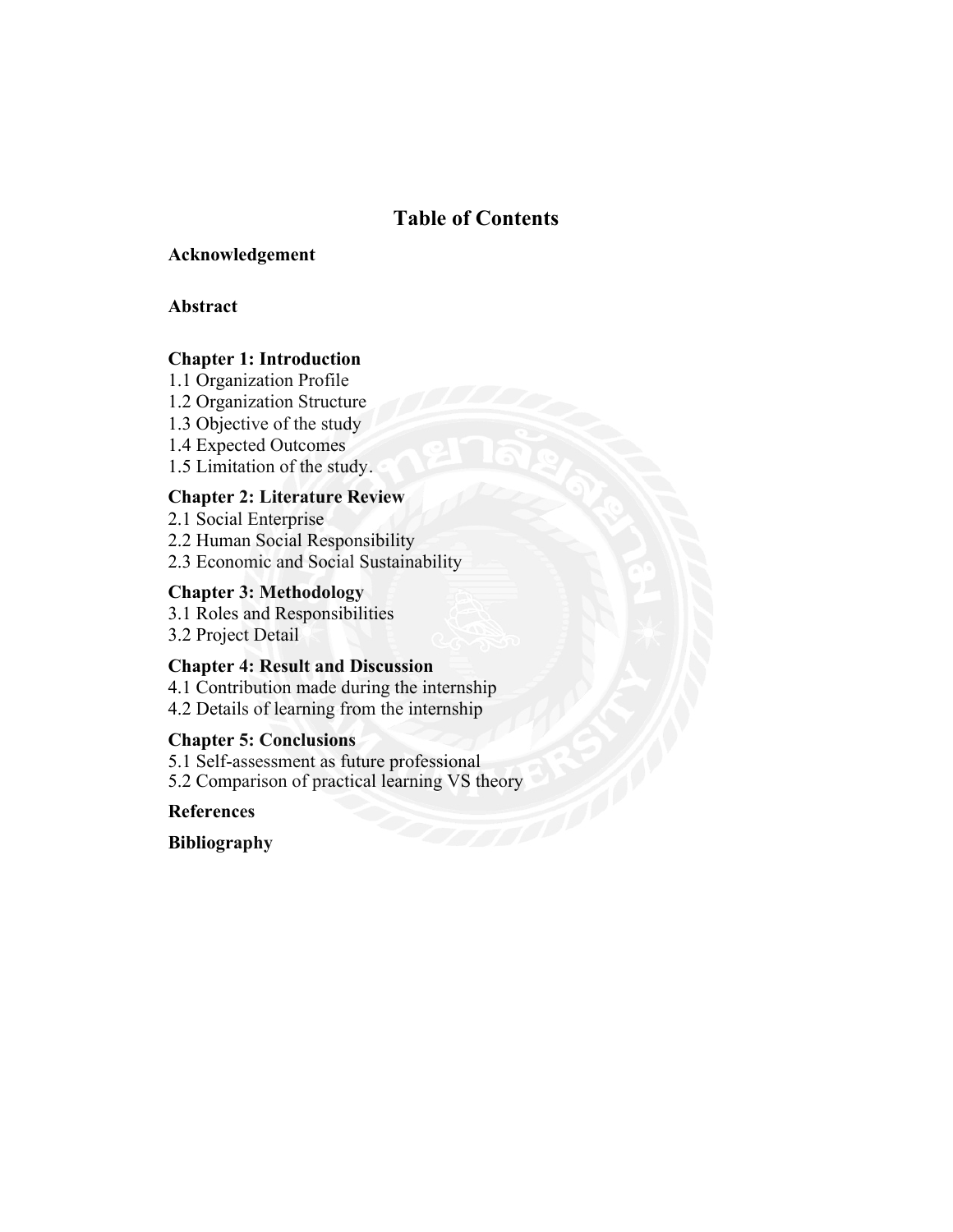# **List of figures**

Figure 1: Organization Structure of Mechai Viravaidya Foundation .

Figure 2: Ethnic Minorities in the school

- Figure 3: Internship at Mechai Pattana School
- Figure 4: Student making paper from vegetables

Figure 5: Students doing group work

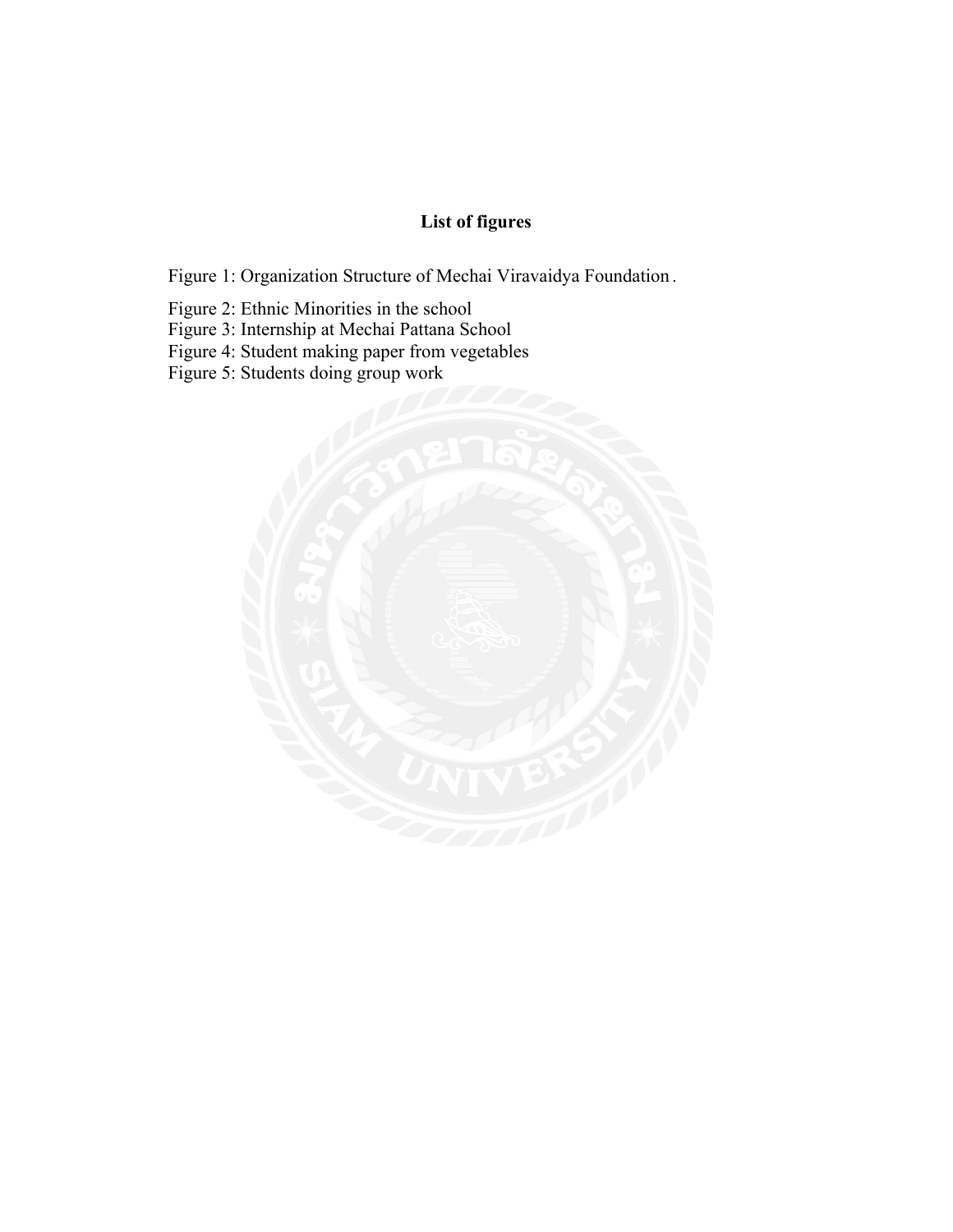# **Chapter 1: Introduction**

### 1.1 Organization Profile

The Mechai Bamboo School is an innovative secondary educational institution, which is also engaged in community development and is operated under the Mechai Viravaidya Foundation. This rural boarding school was established to become a lifelong learning center for all and act as a hub for social and economic advancement in surrounding villages.

The school serves to provide two basic functions: the first is to provide education to the 150 students that it accommodates. The other arm is community development, which provides assistance and cooperation to small rural schools and their surrounding communities (Mechai Pattana School). The school is located at Lamplaimat district, Buriram province of Northeast Thailand. The objective of the school is to be a lifelong learning center that will foster good citizens who are:

- Honest and willing to share
- Practice and promote gender equity
- Possess life skills and occupational skills
- Know how to manage
- Become community social entrepreneurs and development leaders.

The students come from various part of the country and compared to other schools in Thailand, Bamboo school is diverse and inclusive in nature as there are many students that belong to the ethnic minority as well. These students not only learn the basic subjects as the ones taught in other schools, but they also learn life skills like, planting, growing crops, doing business and helping the community that they live in. The students learn to live in peace with nature, protect nature, and learn practical skills to make a living in positive relationship with nature.

The Bamboo School is financially supported through sponsorships from private companies and individuals, Mechai's salary, and income from the social enterprise activities run by the school and other Mechai-associated restaurants and resorts. These financial inputs cover students' expenses for school fees, meals and accommodation, about THB 100,000 per student, per year. The school has been sustainable under this financing scheme for the past ten years and is intended to remain so without taking money from the students, who pay in kind with their parents through community service and tree planting.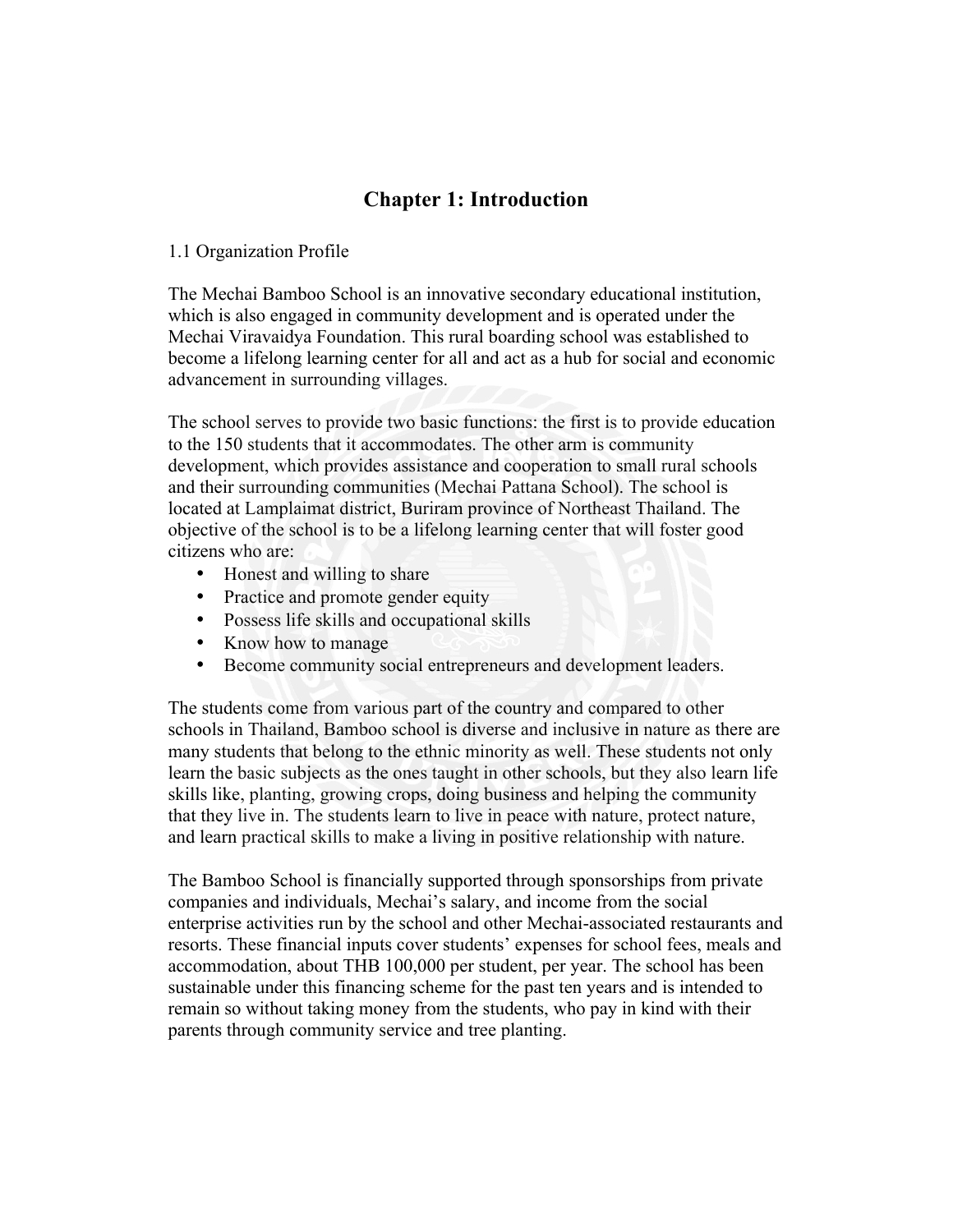As a Life Long Learning Center, Bamboo School students provide business training to villagers in surrounding communities, ranging from vegetable to outof- season limes and food processing. The students also have established a training facility for wheelchair-bound people to learn how to grow vegetables. This "Wheelchair Agriculture" model has been launched in schools for students with disabilities with financial support from the business community. The expectation is that people with disabilities will be able to earn income at home while staying with their families. A program to teach agriculture for the blind is currently in development.



**Figure 1: Organization Structure of Mechai Viravaidya Foundation**

1.3 Objective of the study

The main objective of this paper is:

- To learn about the operation of the school
- To learn about corporate social responsibility and its application.
- To get an in-depth understanding of the Bamboo School and School-BIRD curriculum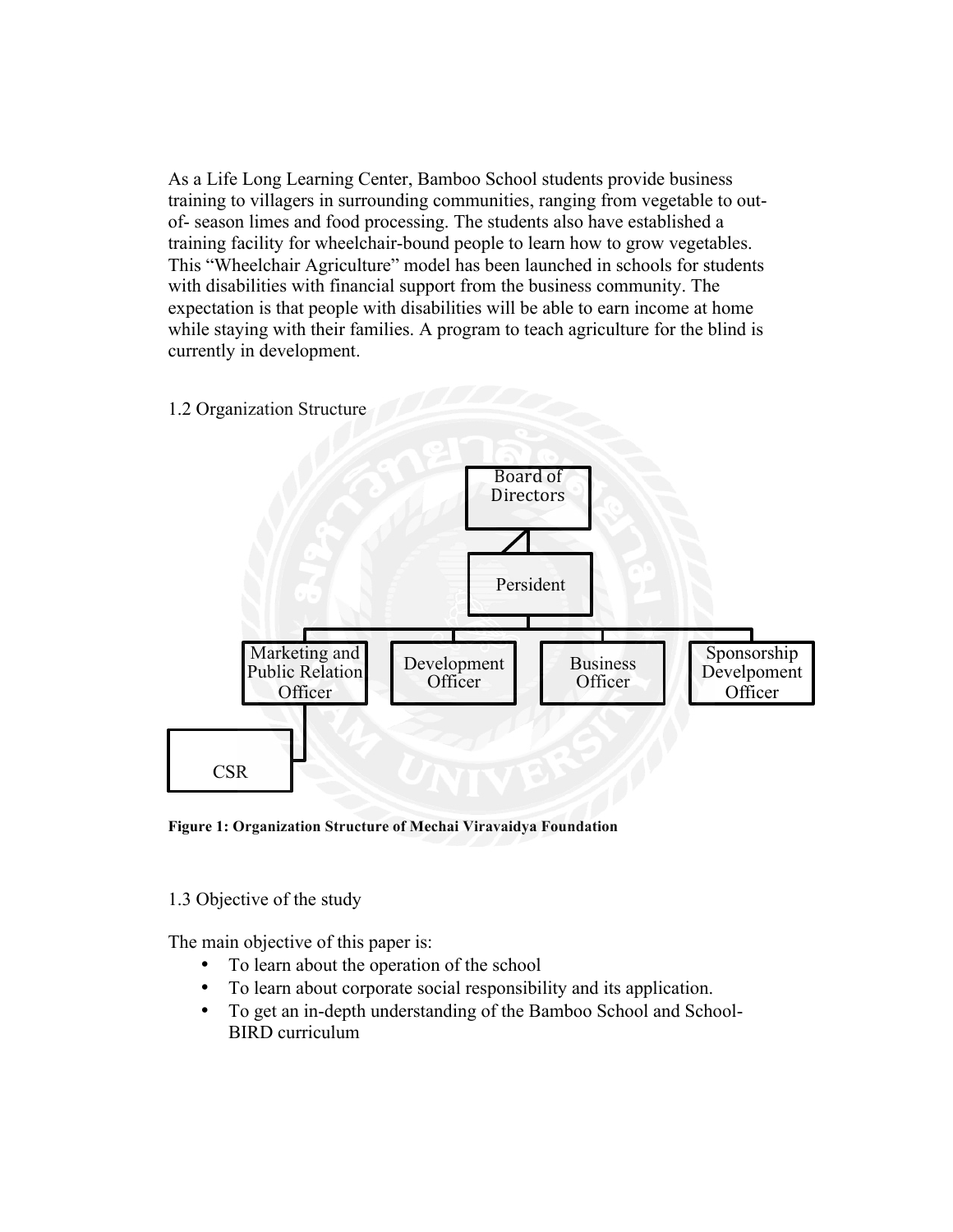• To understand the life of students in the school

### 1.4 Expected Outcomes

The rural sector in Nepal faces similar difficulties to that of rural Thailand. There are government schools that provide basic education but that is not enough when compared to the private sector or the average standard of education. There are still many children in rural area that are deprived of education because of their poor financial background. Rather than spending their time studying they are busy doing household chores or helping out their parents by doing agriculture.

This is the reason why Nepal requires schools like Bamboo School, which will not only help educate these children but also help out the families by educating them about agriculture and the myriad business opportunities that are available in the village itself. A school like this would further enhance the quality of living of the villagers and they will no longer have to face problems like before.

In order to familiarize myself with the operation of the school so that similar schooling system can be started back in Nepal was the main reason for my association with Mechai Viravaidya Foundation. After the completion of the coop education, I would be able to use the knowledge to work in similar organizations back in Nepal. There is a school called United World School that work in rural Nepal and helps provide education to poor children.

### 1.5 Limitation of the study

The internship opportunity provided by the university has been a great way to learn and put our knowledge into test. Having said that, there are some limitations that were faced during the internship period. For the most part of the internship, the volunteers had to stay in the school, which is in Buriram, far from the head office in Bangkok. Staying far away from the head office had its own setback as my participation in meetings and corporate work was very limited. Having said that, living in Buriram increased my interaction with the volunteers and the teachers.

Furthermore, the duration of the internship was short. As a result of which, supervisors hesitated to assign me task that took long time to complete as my stay was short. Having said that, they still gave me an opportunity to prepare proposals, start a crowd funding for scholarship for the ethics minorities in the group. However, more work and learning could have been accomplished had my stay been longer and not limited.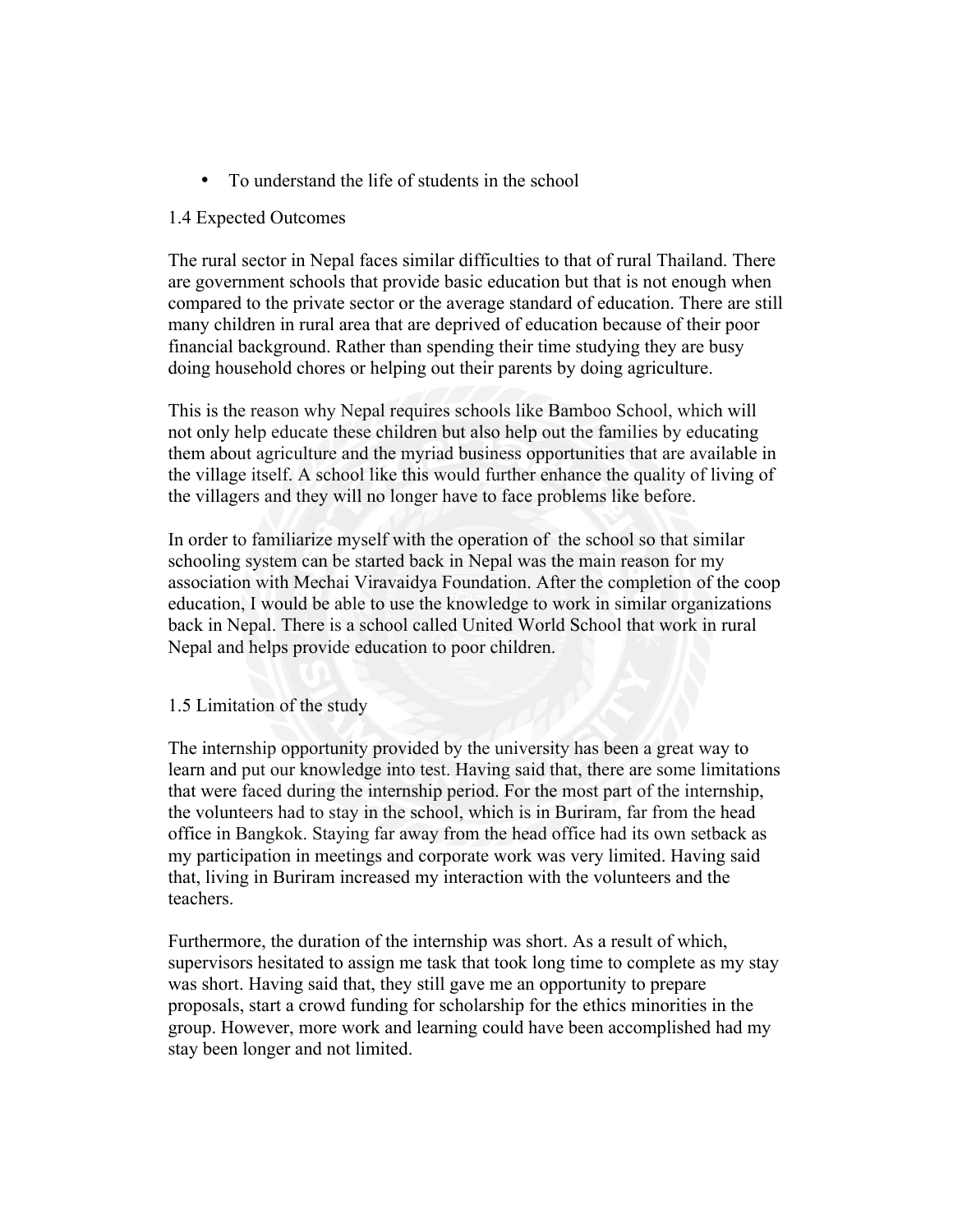One of the major limitations faced, was the language barrier. As most part of my internship was based in Buriram, working alongside local Thai teachers was a must. The teachers were not fluent in English and neither was I in Thai so this led to a communication gap between the teachers and the volunteers. Not only the teachers, but also there was a communication gap between the students and volunteers as they were not fluent in English.

Lastly, being finance major one expects to work in a field related to the major. Working in a related field would allow students to use theoretical knowledge into real life situations. It would further help add value to the education and turn out to be a good way to enter the desired field. Nevertheless, teaching the students English and carrying out marketing campaigns was out of the box for me but this experience turned out be a fruitful one because I tried something new, something different.

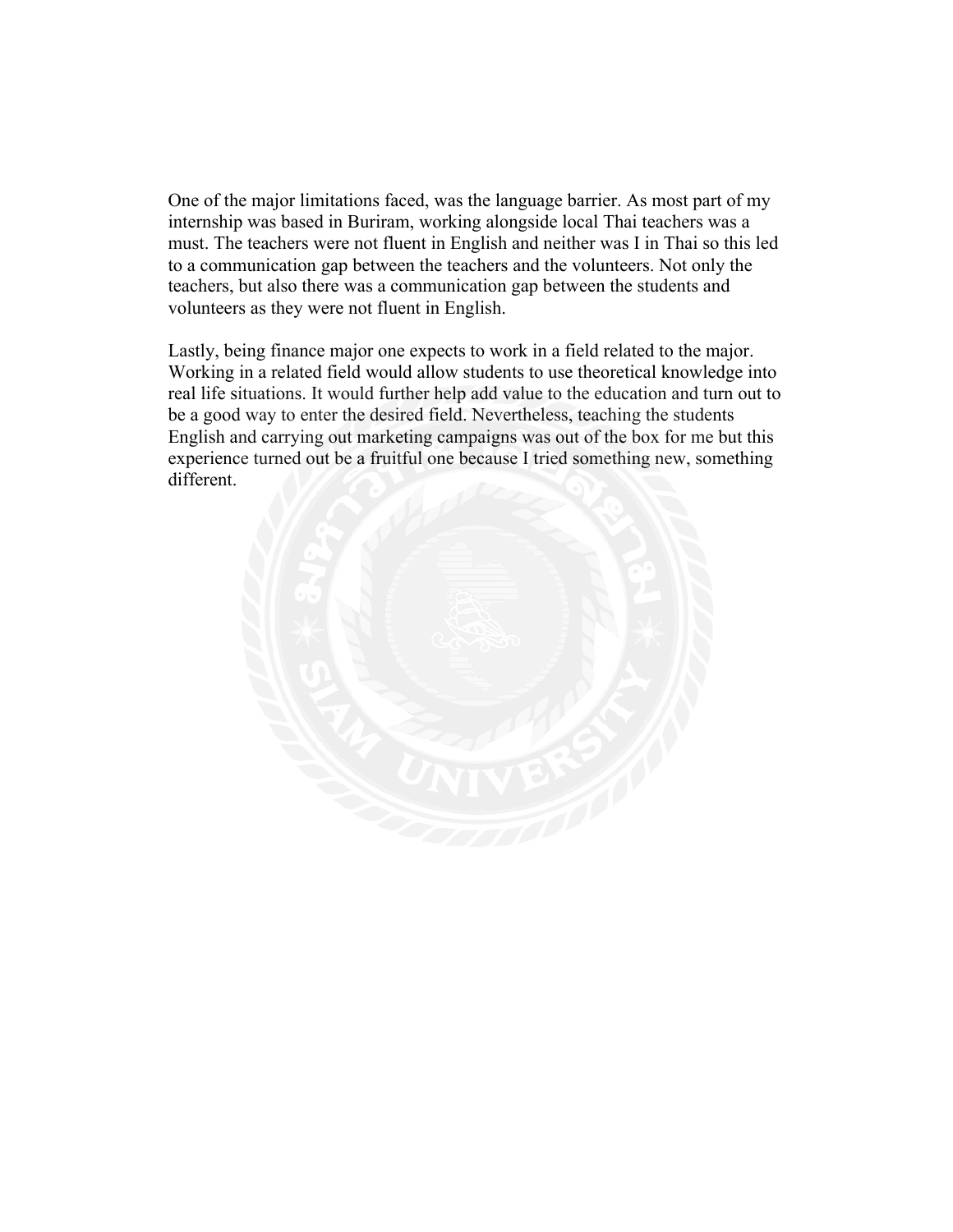# **Chapter 2: Literature Review**

This part of report focuses on theories related to social enterprise. The Bamboo School basically runs on Mechai's income and from his many social enterprises like resorts and restaurants. Some of the theories that will be discussed are as follows,

#### 2.1 Social Enterprise

There are various activities that need to be carried out in a country and the one source of income available is the government. But in reality, most government are unable to provide all the needs of the society and we people need to be more realistic as the gap between government promises and their services, can be quite wide. There are NGO's that are working to provide better facilities to the needy but then their supply of fund is also limited as they themselves run on funds injected by others. This why these NGO's must find a sustainable source of cash and that is through business activities.

In the article, " Social Enterprise in the UK" written by Mark Richardson, he defines social enterprise as a business that combines the values and ethos of a public sector with entrepreneurial skills of that in private sector (Richardson, 2015). Countries all around have seen a massive growth in the focus on social enterprise. He mentions that people can start social enterprise in any sector; digital and media, healthcare, social care and many more. There are numerous purpose that can be assigned for the establishment of social enterprise, some of the reasons maybe; to help certain community like youths, homeless people and so on, also to enhance the quality of living of certain geographical location. These growing problem in the communities lead to increase in social enterprise, which in turn helps, solve the problem as well as aids in the development of the country. In order for these enterprises to flourish they must be provided with specialist support and an encouraging community, only then will they be able to do good. The article mentions the support that companies have received from the government as well as the community in terms of grants, social impact bonds, crowd funding has led to an increase in social enterprises in the UK (Richardson, 2015).

These companies can establish a separate legal entity to do business, which is known as 'Social Enterprise'. In this kind of business the funds generated can be used for reserves, business expansion and lastly charitable activities. These companies like any other companies aim to make profit but it is used so as to fund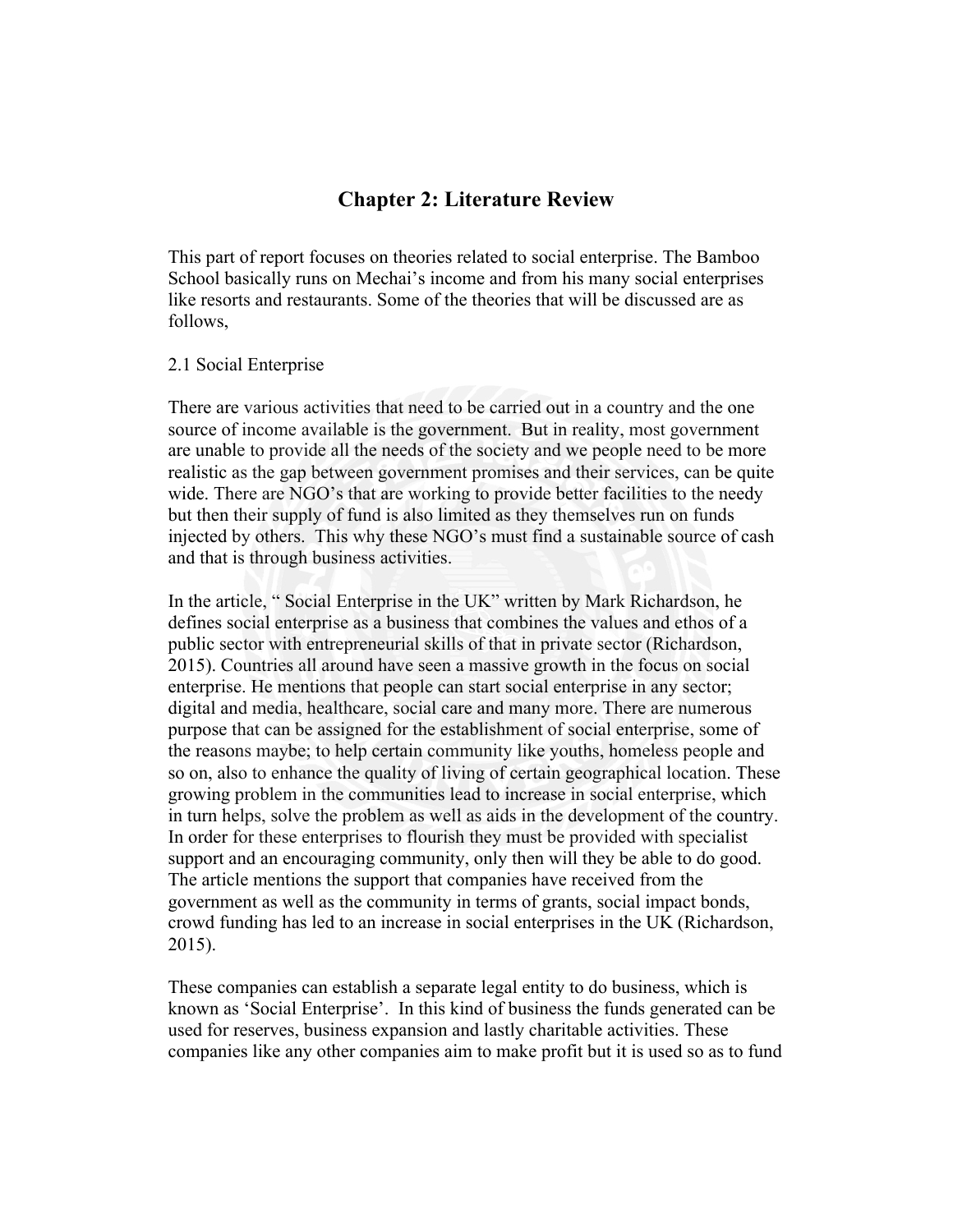its charitable causes (What is it all about?). Companies no longer have to rely on donations from other donor as they are self- sustainable. Birds and Bees Resort in Pattaya and Cabbages and Condoms Restaurant in Bangkok are the social enterprise started by Mechai Viravaidya to help support the expenses of the school and provide scholarship to all the students.

#### 2.2 Human Social Responsibility

There is a mentality amongst people that only certain types of organizations are wired to do charities and help out the society. But, what they fail to notice is that good can be done by everyone; all the companies, every NGO, government and the entire citizen. Regardless of the size and the structure of the company people are at the heart of everything (Hutchisson, 2016). It is the responsibility of each and every citizen to do well for its country and help out the ones in need.

Too much attention has been given to corporate social responsibility and that corporations should be helping out organizations that are in dire need of funding. This is where a line must be drawn, it is not the responsibility of just profit making organizations to help out the destitute, and rather it is something everyone must help out. By doing so individuals are fulfilling their civic duties, which leads to the welfare of the society and economic growth. Moreover, the center of all of the businesses is human; therefore they are the ones that define the CSR values and competencies. They pave the way for CSR in an organization and have a major role in its success. Like it has been mentioned earlier, CSR is not just about giving back to the society its rather the way the organization operates that is, improving the value chain and ensuring that the employees follow the code of conduct.

In the article written by Sharma S., Sharma J. and Devi A. they have mentioned that scandals and the scams that have been caused in huge businesses like Enron, UTI because of the illegal practices had let to people questioning the ethics and operations of these business houses (Sharma, Sharma, & Devi, 2009). It highlights the importance of human resource management in strategically planning the CSR activities as this department ensures and encourages sustainable practices. Furthermore, new employees or prospective candidates are attracted by the level or degree of CSR that the organization applies. Several factors like, quality of products, relationship with employees, the way they are treated all of it affects the reputation of the company. An organization is a place where individuals from various backgrounds come together and work towards a common objective. This means that it is the responsibility of the HR department to maintain the peace, harmony and respect is maintained. Alongside, the must also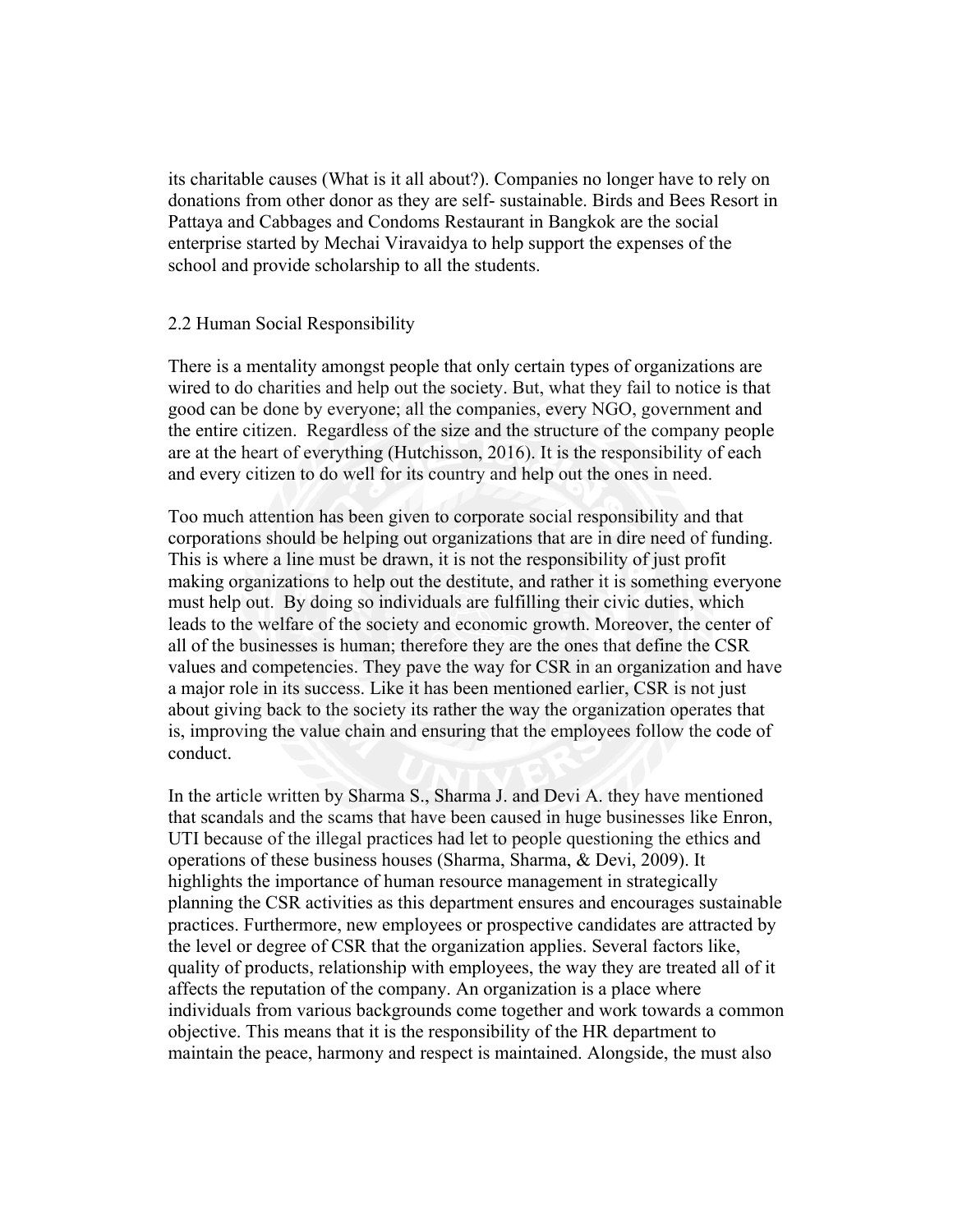put into consideration that a safe work space is provided so that other employees mistreat no one.

The article further states that, in order to follow ethics and maintain good working practices in any organization, the employee performance review should be periodically conducted. This ensures that employees are getting best training and career advancement platform, which further leads to motivation, success for the company and a better reputation. The article mentions an example of British Gas Company, which started an initiative of employee volunteering; this helped formulate policies within the company to help raise funds and devote some of their time to help the community. Therefore, we can say that in order to have a good CSR practice in an organization they should always start with the people and then move upwards.

#### 2.3 Economic and Social Sustainability

This theory states that any business or country should be able to produce the same level of economic production not only for the short-term but also for indefinite time in the future. In terms of business, it means to utilize the assets of the company efficiently to make the business profitable for a long period (Economic Sustainability). Having said that, the steps taken in order to gain economic sustainability should not negatively affect the environment, society or the culture.

Social sustainability is an aspect of CSR that it often overlooked as more focus is given to environment and economic sustainability (ESG Solutions, 2018). It basically means, doing business activities that meets the current needs without compromising the resources or ability of the generations to come to meet their own needs. It is doing what it takes to get along with each other so that we can collaborate peacefully and attend to solving problem locally and globally. There must be communication, sense of respect so that people are not afraid to share their ideas and values.

In the article written by A.D Basiago (Basiago, 1999), he has mentioned that the concept of sustainable development was derived from a discipline in economics that states that Earth has a limited resources and it will give life to or support life on it. Furthermore, the population of the working is growing but the resources are only limited, with the excessive use and its depletion might lead to problems of scarcity for future generation. Moreover, there has been a growing concern that this economic discipline gave rise to and that is the shortage of supply of resources and a major possibility of extinction. Another major problem is the nonrenewability factor of the natural resources, many companies are based on these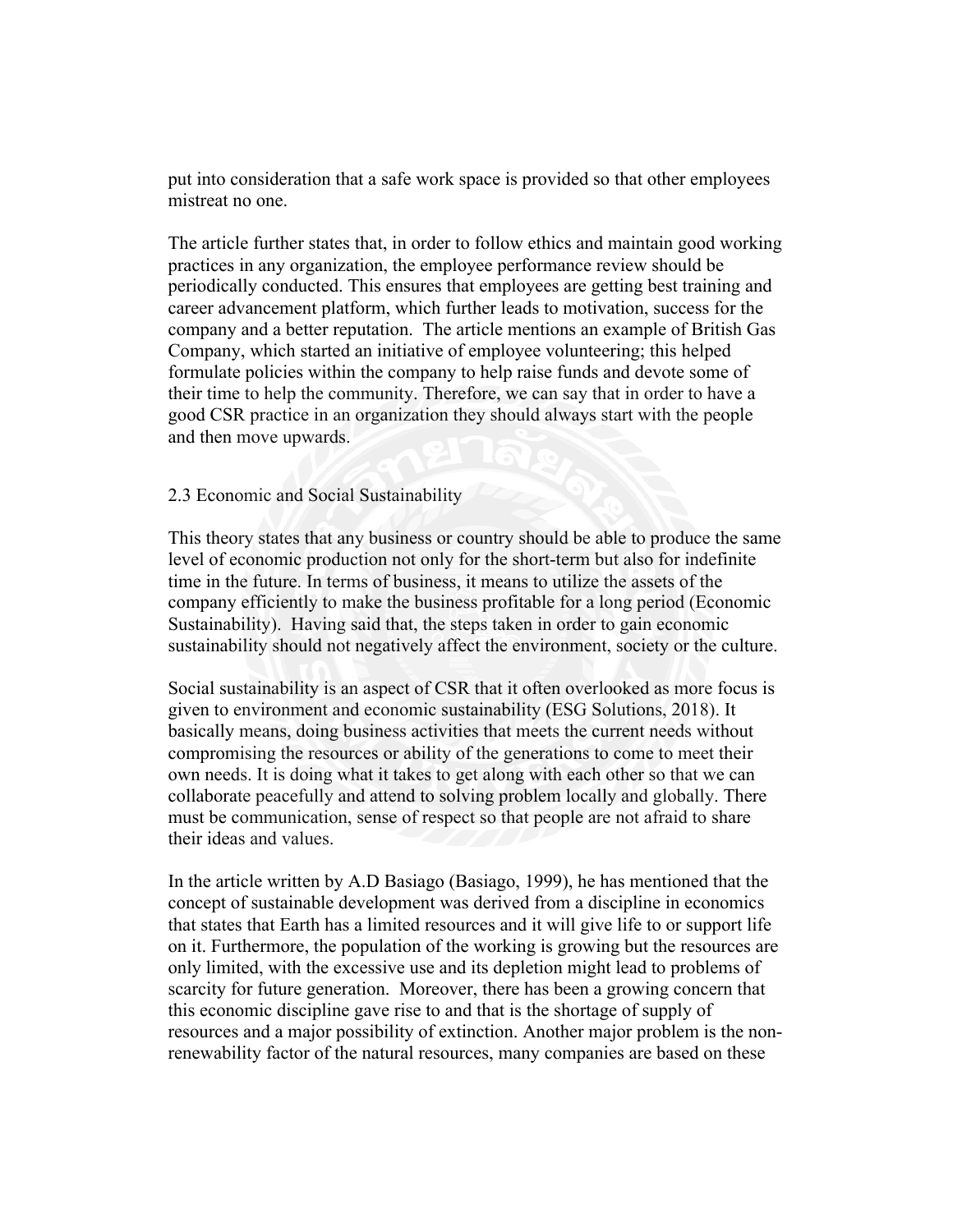sole resource that take thousands of years to formulate and with the current level of usage it will not be long before these companies will run out of business. Therefore, in order to stop the nature from depleting and thing of future generation in mind, the concept of economic sustainability was raised. Mechai Viravaidya Foundation works by the policy of economic of social sustainability, as the foundation believes that it is the responsibility of each and every individual to care for the environment and the future generation. For this purpose, the school has been declared a no plastic zone. Furthermore, planting 400 trees pays the tuition, this ensures that the environment is not affected and the future generations can enjoy the resources as well. The students also help out the villagers by teaching them ways to enhance the productivity of the land and many more. By doing this, they ensure that everyone in the society gets the benefit and help that they require.

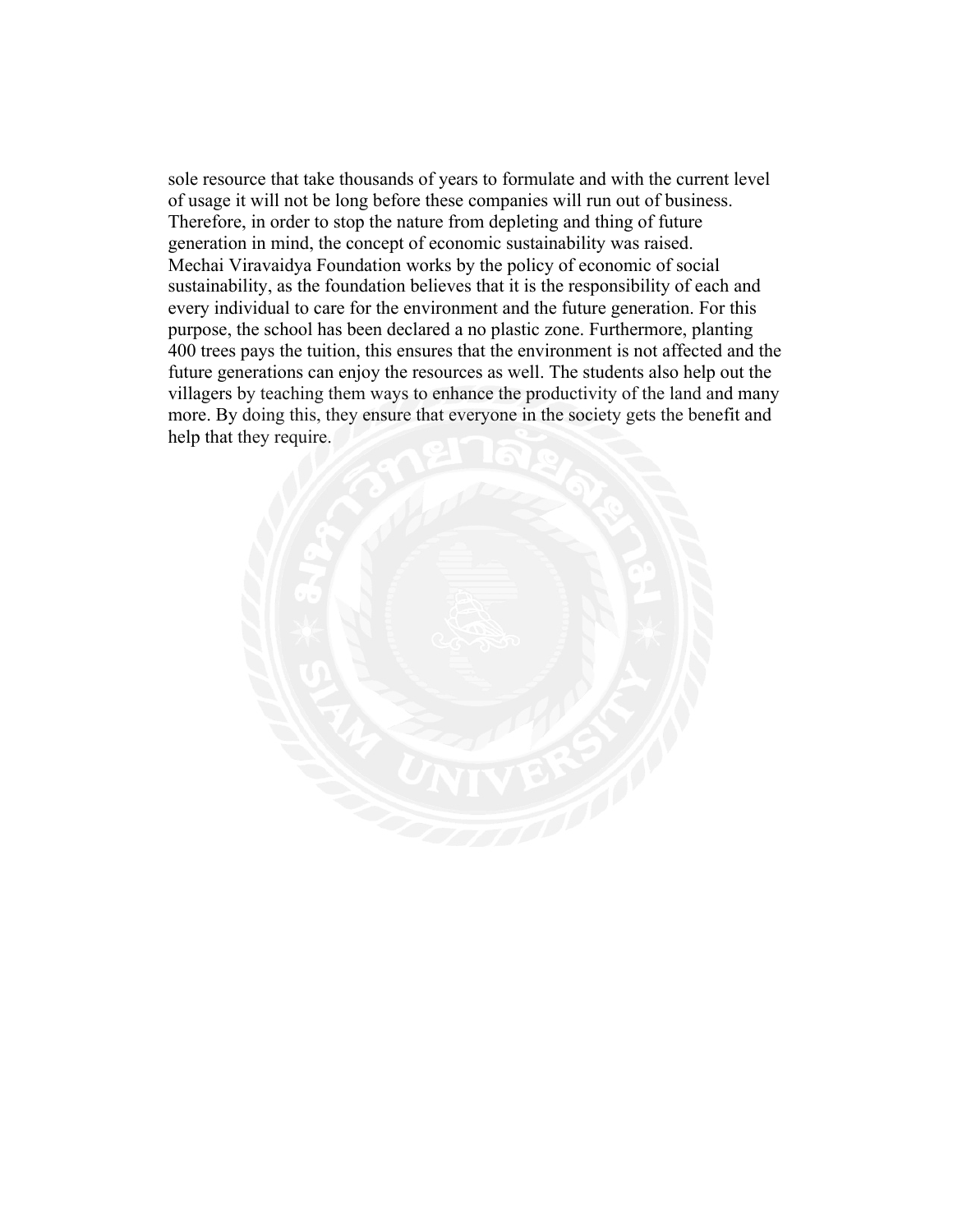# **Chapter 3: Methodology**

#### 3.1 Roles and Responsibilities

Bamboo School is a unique school, with not just a different teaching system but rather different approach altogether. The school has its own farms where students learn agriculture and they sell the produce in the city, also it has its own poultry farm and the produce from it are also sold to make money for the operation of the school. Because of the unique way of operation many visitors and volunteers from various countries come by to help, stay, learn and understand the culture and the way of life. Therefore, one of the major tasks was to communicate with visitors and volunteers and make necessary arrangements; room, date and itinerary as per their feasibility.

Alongside project co-ordination, the school wanted to maintain a presence in social media so that it could reach more people all over the world. As a result, daily social media posts had to be posted from the school's Facebook page and the followers had to be updated about the events and activities going around in the school. Furthermore, the school and the organization was looking for ways to raise funds for the ethnic minorities we were given the responsibility to raise funds for them. For this purpose, proposals were made in order to approach potential investors. Along with this, we were constantly working to start a crowd funding so that we could reach a larger base of audience and attract donations from all over the world.

Apart from the behind the desk work, the volunteers were expected to teach English to students from grade 7 to grade 12. They already had books that were being used by the previous teachers but there was not a set plan so, as a part of the job description we had to make a curriculum for the remaining school year. The existing teacher constantly provided support to help formulate the curriculum as per the Thai government standard.

Teaching English was a part of the volunteer work that every interns had volunteers had to perform. A special responsibility was given to me to carry out interview with students of every grade as well as teachers teaching each subject. This project was done in collaboration with Peace Corps as they were publishing second book of Mechai Viravaidya. One of the chapters of that books includes the progress of the school, so, for this purpose, responses from the teachers and students had to be gathered. The roles and responsibilities assigned during the term of the internship are listed below: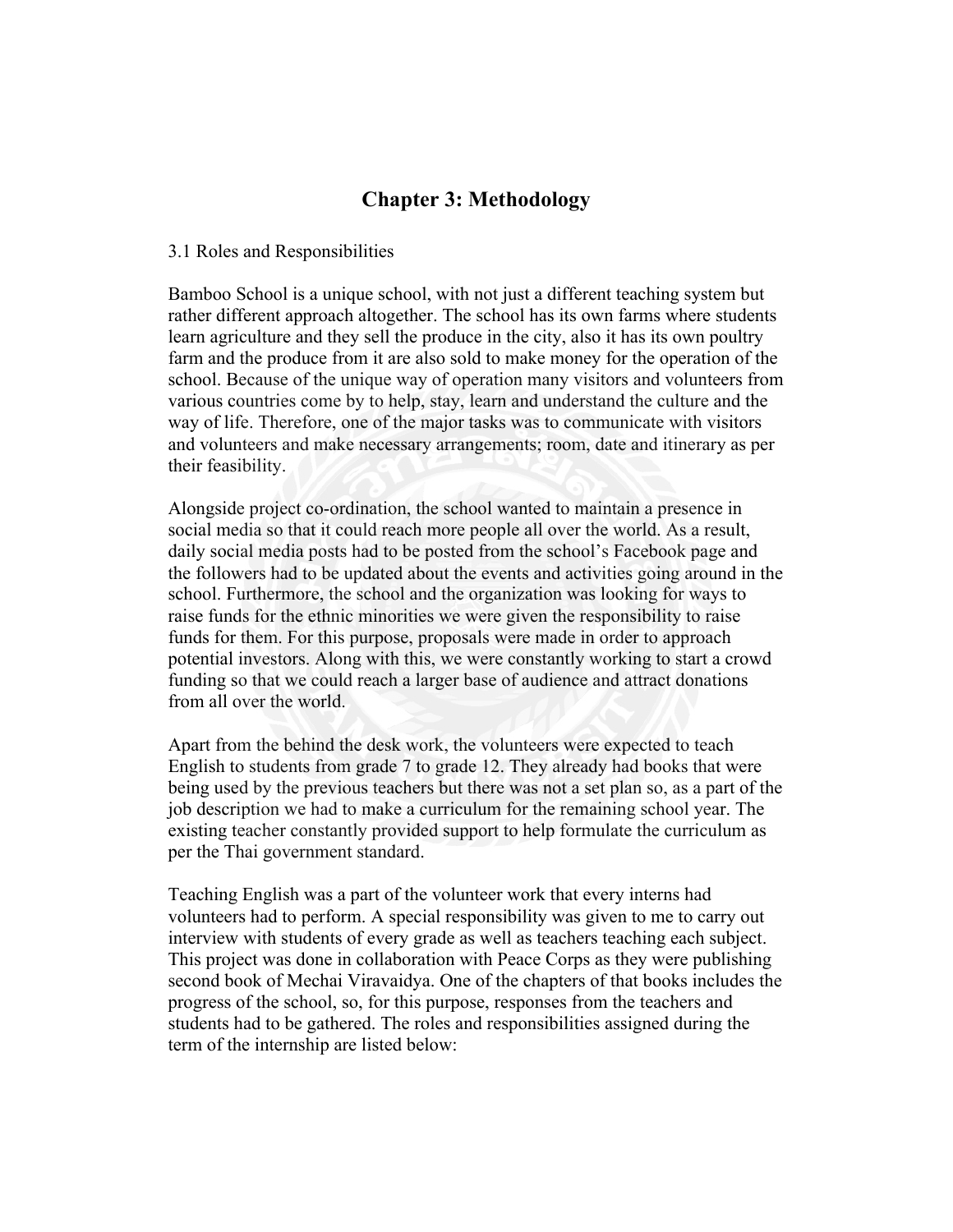#### 3.2 Project Detail

"From Cabbages to Condoms" is a biography about Mechai Viravaidya, which describes about his childhood, teenage and adulthood. Not only that, but it also describes about how he started his philanthropy projects in Thailand in detail. As a part of the internship project, they had assigned me a research project. The project was to interview the students and the teachers in Mechai Pattana School and document their responses. These responses gathered would be used to write a second book about Mechai Viravaidya, which will include the progress of the Bamboo school and the impact it has had on the communities.

For the purpose of gathering as many answers, two students, one boy and one girl, from each grade (7-12) and one teacher from each subject were chosen to carry out the interview. The questionnaire had been prepared beforehand and was made so as to address the changes that have occurred in the students and the teachers after joining the school. It provides emphasis on the skills that has been imparted by the school to the students. There are numerous skills that the students get to learn during their time in the school like, agriculture, community development projects, School-BIRD and social enterprise. They also get to do internship with big companies and learn skills that they can go back home and use to help their community or even start a new business of their own.

All the volunteers in the school are required to teach English to the students. The students in each grade are divided into 3 sub-divisions; they are beginner, intermediate and advanced. They has\d assigned me to teach the advance students from grade 8 – grade 12. Even though the students were in advanced division they still lacked proper conversation and grammatical skills. For the first week, they assigned me as an assistant to the teacher so as to learn how to teach the students because this was the first teaching experience of mine. After the teacher left, they gave me full responsibility to teach the advanced students. The school had been following English book published by Cambridge, so the same book was followed and the students were being taught accordingly. The students from grade 10-12 had to prepare for ONET exam where they would be asked a bunch of vocabulary questions. In order to prepare students for the exam, they were being introduce 10 new vocabulary words daily and were asked to make flashcards so as to remember the new words.

Furthermore, the school receives a lot of visitors from various countries that stay there for the weekend and it is the responsibility of the students to introduce and give them a tour of the school. For this purpose, the students need to have a good conversational skill. Therefore, every class would be backed by some kind of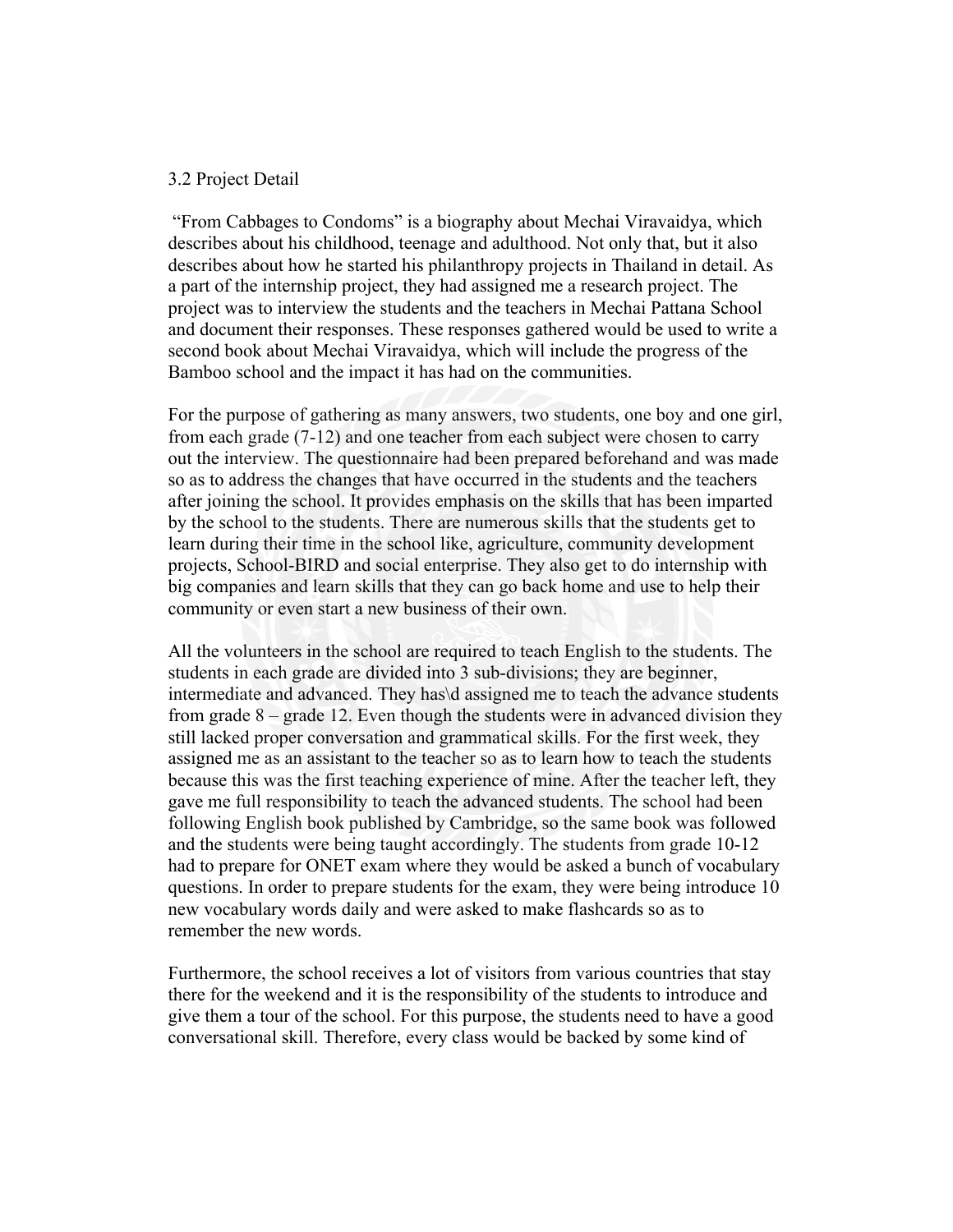classroom activity so as to improve their communication skills. For the most part of it, the teachers used to show them short movies or ask them to read short stories. They would then have to come up and talk about the movie and the story that they read about.

The school also houses students that come from ethnic minorities and currently has ten such students. These students don't have a citizenship so they and their families are denied basic rights and their situation is so worse that they can't even get into universities. For this purpose, the foundation wanted to help raise funds so as to send these students to universities. Therefore my teammates and me worked collectively to formulate an abstract and video that could help attract possible donors into a great cause. We chose Gofund me website as the medium to present our case and connect with possible donors. The funds collected from this source will be used to put deserving students through university without them having to think about the cost of attending the university.

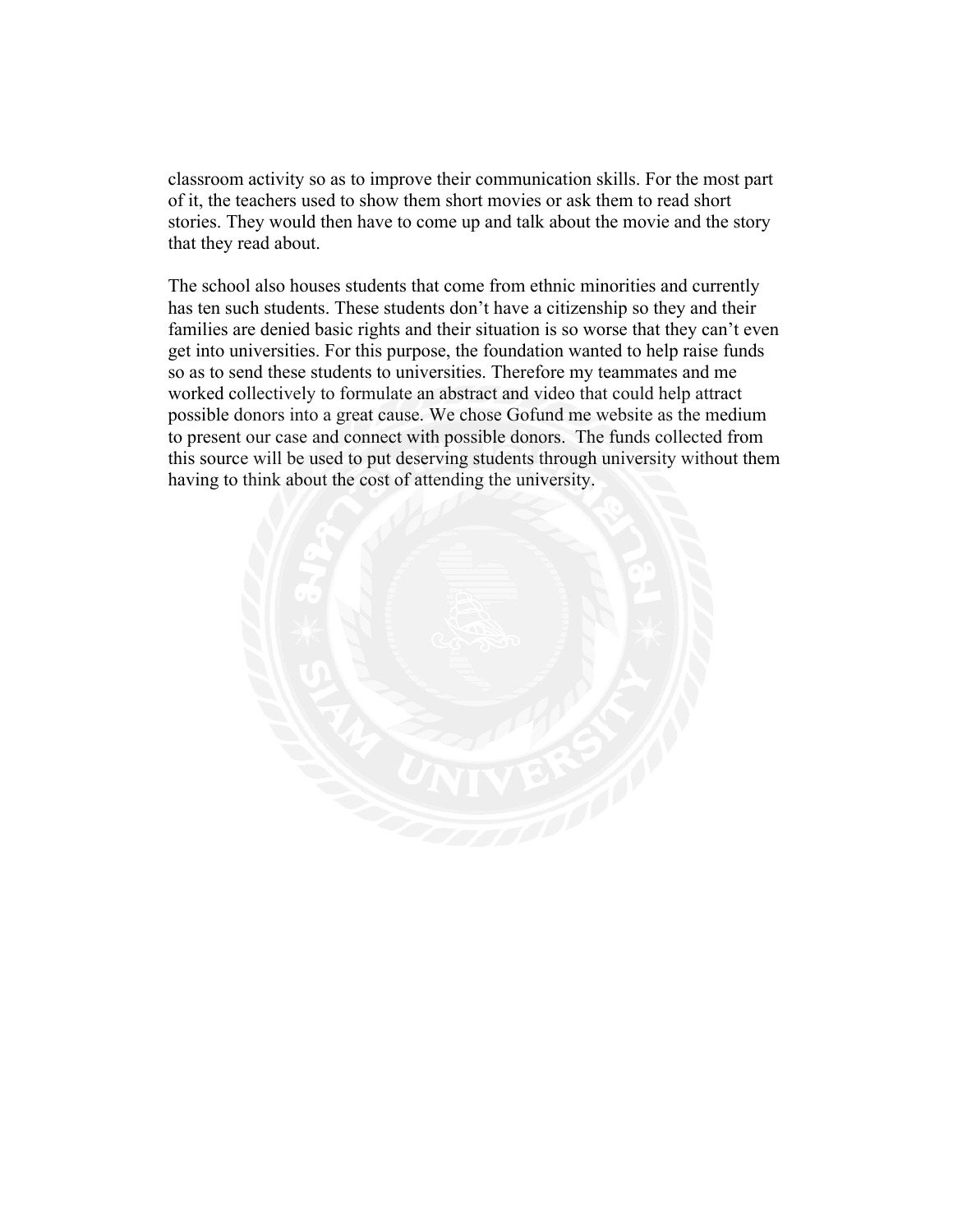# **Chapter 4: Result and Discussion**

#### 4.1 Contribution made during the internship

The internship with Mechai Viravaidya Foundation has been an educational experience altogether. I got to learn things that I wouldn't have been able to learn had I done my internship in any other organization.

During my internship the major contributions I made was to help out with the research project; to identify the progress that the students, teacher and the school has made over the years of it operation. For this purpose, I stayed in the school for two months. During my stay, I interviewed the teachers and the students that are enrolled in the school. This interview was conducted so as to help write a chapter in the second biography that is soon to be published about Mechai Viravaidya. The book will entail all the changes that have occurred in the community, school, students and the teachers. The book will focus on the benefits that the community and its members have received from the operation of the school. As for my role in the project was to focus more on the changes that has occurred in the students and teacher since joining the school.

Not only this, but I also helped the teachers plan out English curriculum for the students for that year. I assisted the teachers to teach English to the students. Learning a new language can be difficult if the students lose interest, for that purpose we used to incorporate a lot of games in the class so as to teach them English without making them feel like they were studying a subject. Most of the time, we asked the students to watch English movies or read short books so as to familiarize themselves with new words and sentences. Later on they would have to talk about the movie they saw and book they read. This ensured that the students were talking in English everyday and improving their communication skill. Despite the fact that the curriculum was different, they still had to appear for the board exam so they were taught new vocabulary words that would appear on the exam. All the volunteers worked together to help students understand foreign culture better, for this; we used to make students bake cookies, make smores, jam, pizza and many more activities. These kinds of activities further enhanced their communication skill; as they would have to look up ingredients online, communicate with us for the procedure.

The situation of ethnic minorities in Thailand is very difficult. One of the main problems is that people belonging to this community face is that they are not provided with citizenship which makes it difficult to do anything. They are not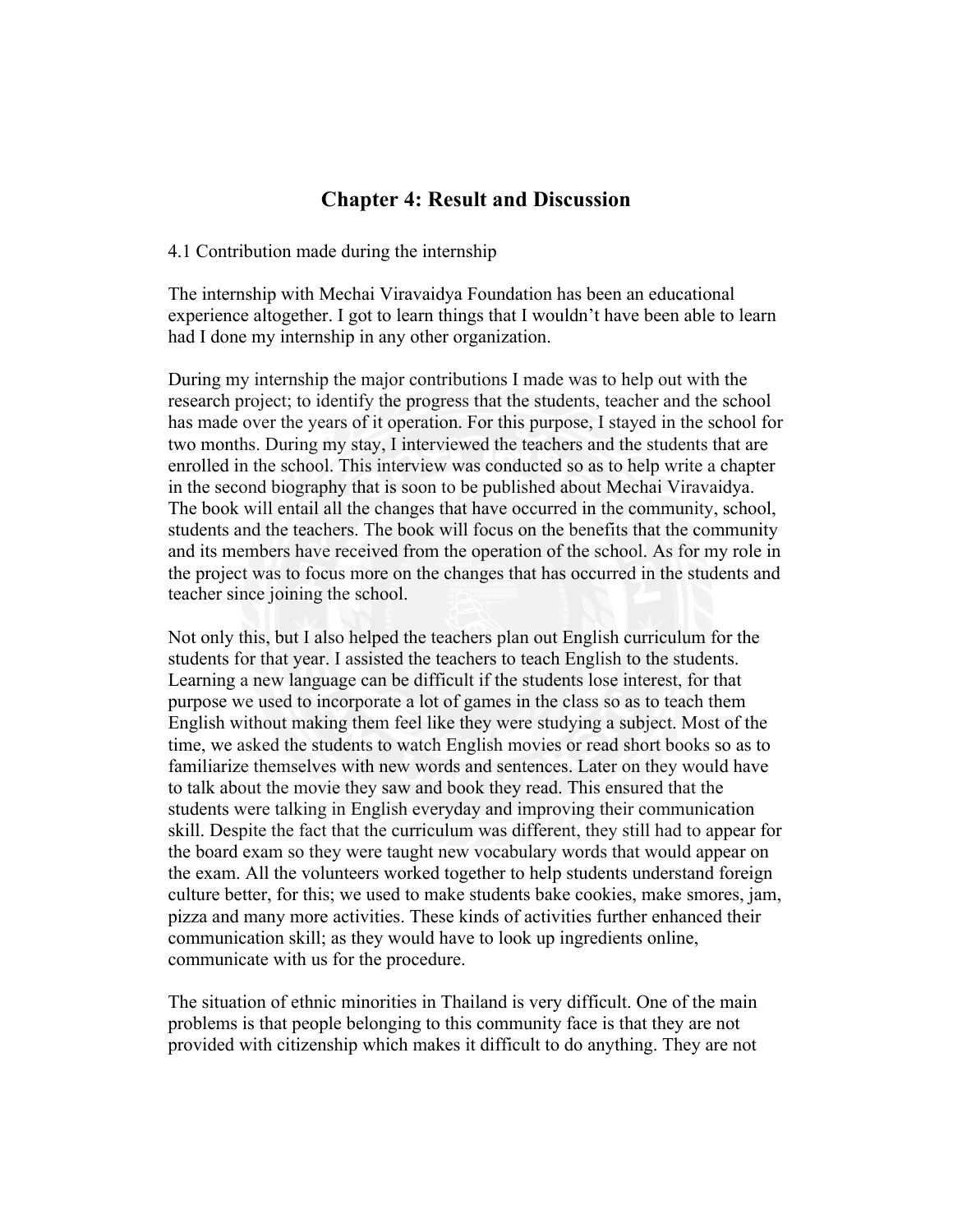paid well or are paid below the average wage, which makes it difficult for families to send their children to study in a school. This is where Bamboo School stepped in and has helped to provide education to students coming from a disadvantaged background. Therefore, my teammates and I helped the organization to raise funds for the ethnic minorities that are currently enrolled in the school. We collectively worked on preparing proposals to donors and also started a crowd funding in go fund me.



**Figure 1: Ethnic Minorities in the school**

Also, Teenage pregnancy is a significant problem in Thailand, which has one of the highest rates in Southeast Asia. These mothers face many barriers which includes: being forced out of school, not receiving the support necessary to continue attending school, not having time because they are caring for their child and many more. Schools are not willing to have pregnant mothers as a fellow student because of the view that this will negatively impact other students. This has led many young mothers to opt for vocational schools, as she now has to earn a living for not just her but for her child as well. Bamboo school form this year has taken a teen mother to live and study in the school itself. For this reason, we helped draft proposal to donors so that we can raise funds to cover the expenses incurred by the mother and her child.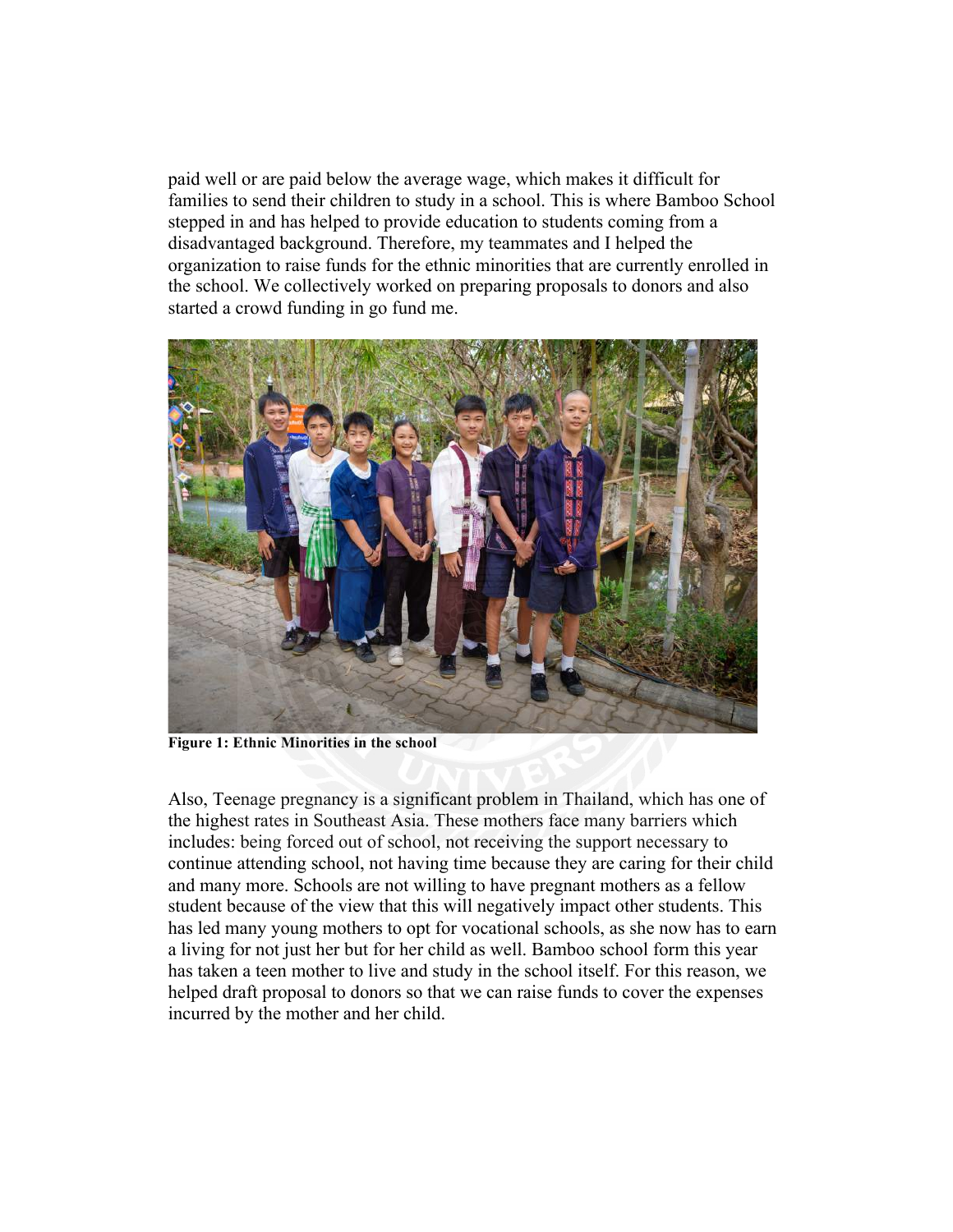## 4.2 Details of learning from the internship

The internship opportunity has led me to learn a lot about the school, its operation, the curriculum and its purpose as a lifelong learning center for all. My learning from this internship is that discipline, sharing and respect for others are not so much taught as learned. The Bamboo School creates the environment, conditions, and opportunities for students to learn the values as well as multiple opportunities to act on those values as good citizen and social leader.



**Figure 2: Internship at Mechai Pattana School**

The opportunity of working and living in the school itself helped me experience the life and learning at the school. Students' learning experience at the Bamboo School takes place as much out of the classroom as in. Student life on campus and expectations for behavior create a climate of individual responsibility as well as team work. These norms and expectations reinforce the learning of discipline, which the school considers an important characteristic of being a good Thai citizen.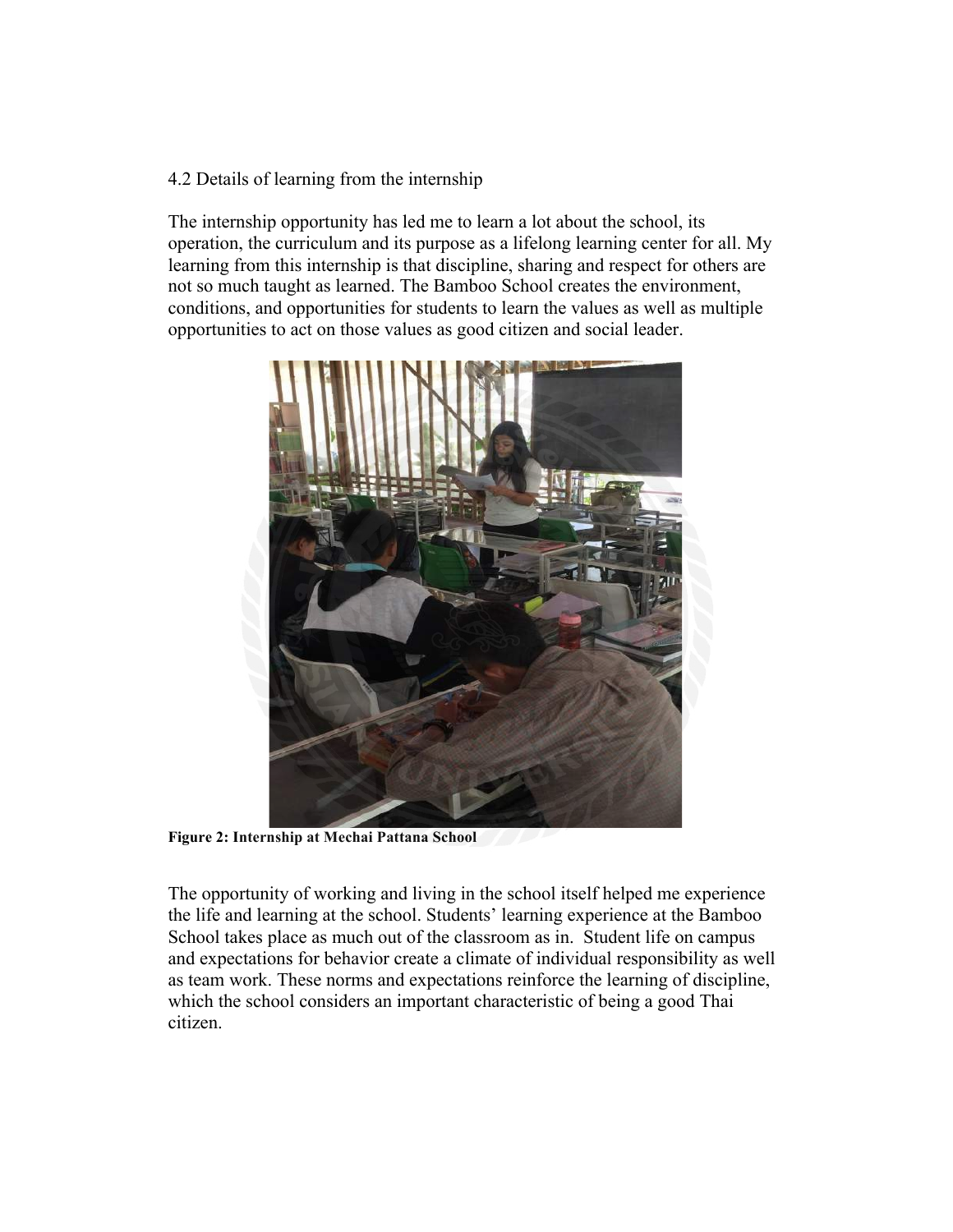

**Figure 3: Students making paper from vegetables**

Another aspect of my learning was about the Bamboo School Curriculum, which, is based on creativity rather than rote memorization. The Bamboo school learning standards exceed the current Thai Basic Education Core Curriculum, clearly articulating that students should learn for use in life at each level. Each day, the classes that follow the Thai curriculum run from eight in the morning to two in the afternoon and they go back home, but in bamboo school they participate in many extracurricular activities that provide a broad range of experiential learning opportunities. The teaching and learning methods are very student-focused as the methods are very interactive and include research by the students.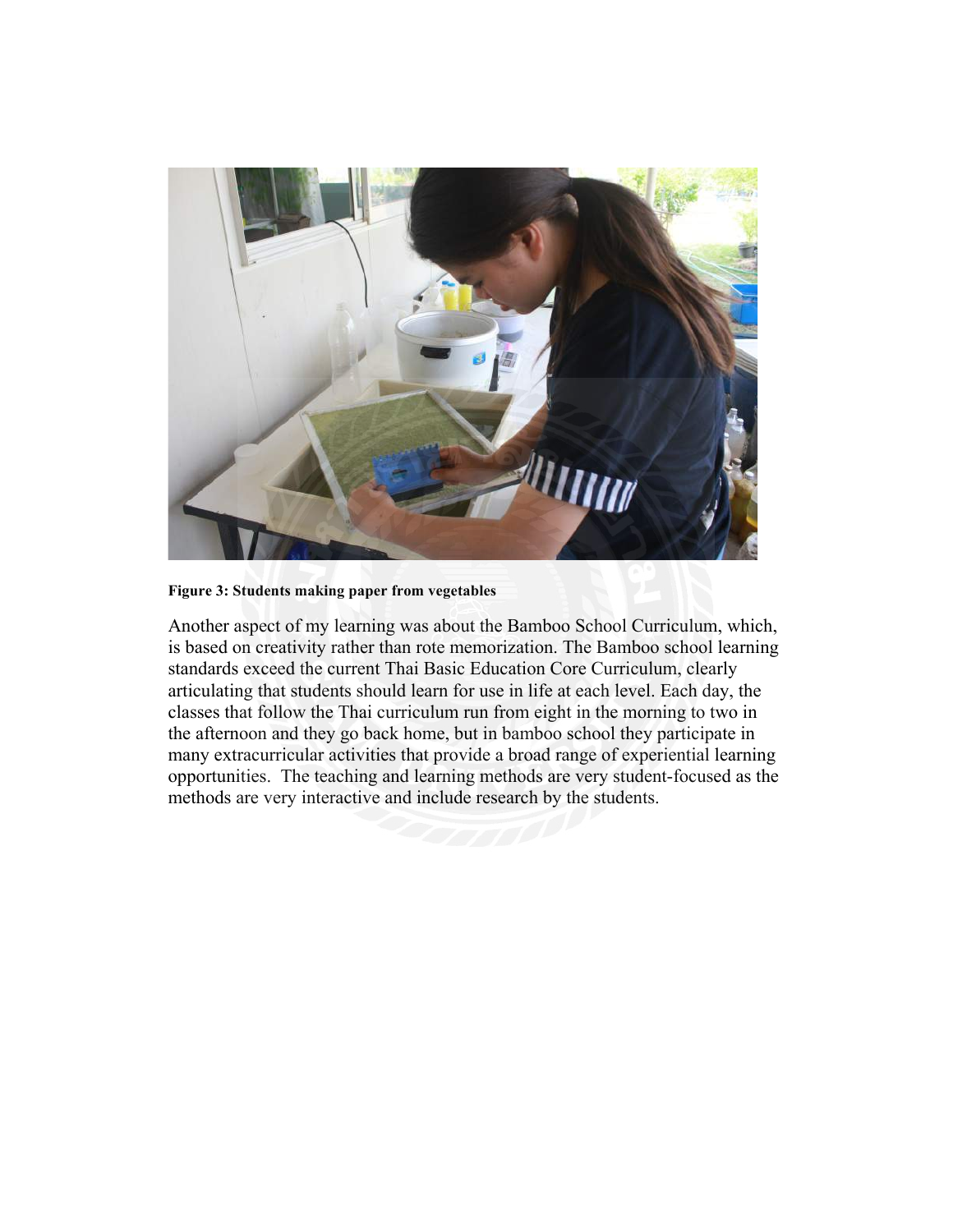

**Figure 4: Students doing group work**

In addition to the life in the school, involving in CSR department of the organization helped me understand more about the operation, economic and social sustainability. People these days are more focused towards CSR and they believe that it is the duty of either the government or the big companies to help the ones in need. Mechai Viravaidya Foundation doesn't live by this virtue; the company believes that it the responsibility of each and every citizen to help the one's in need. Rather than focusing on corporate social responsibility everyone should start thinking of human social responsibility.

The organization working for a good social cause should start their own social enterprise so that they can fund their social activities. This is what the foundation has been doing for a long time now. This doesn't mean that they don't ask for donation because they do but, the main idea here is be self-sustainable even if there are no donations coming in. Therefore, working in CSR department area helped me enhance my communication and writing skills. Writing proposal for the current and future activities by working with team members helped develop my team working skills as well.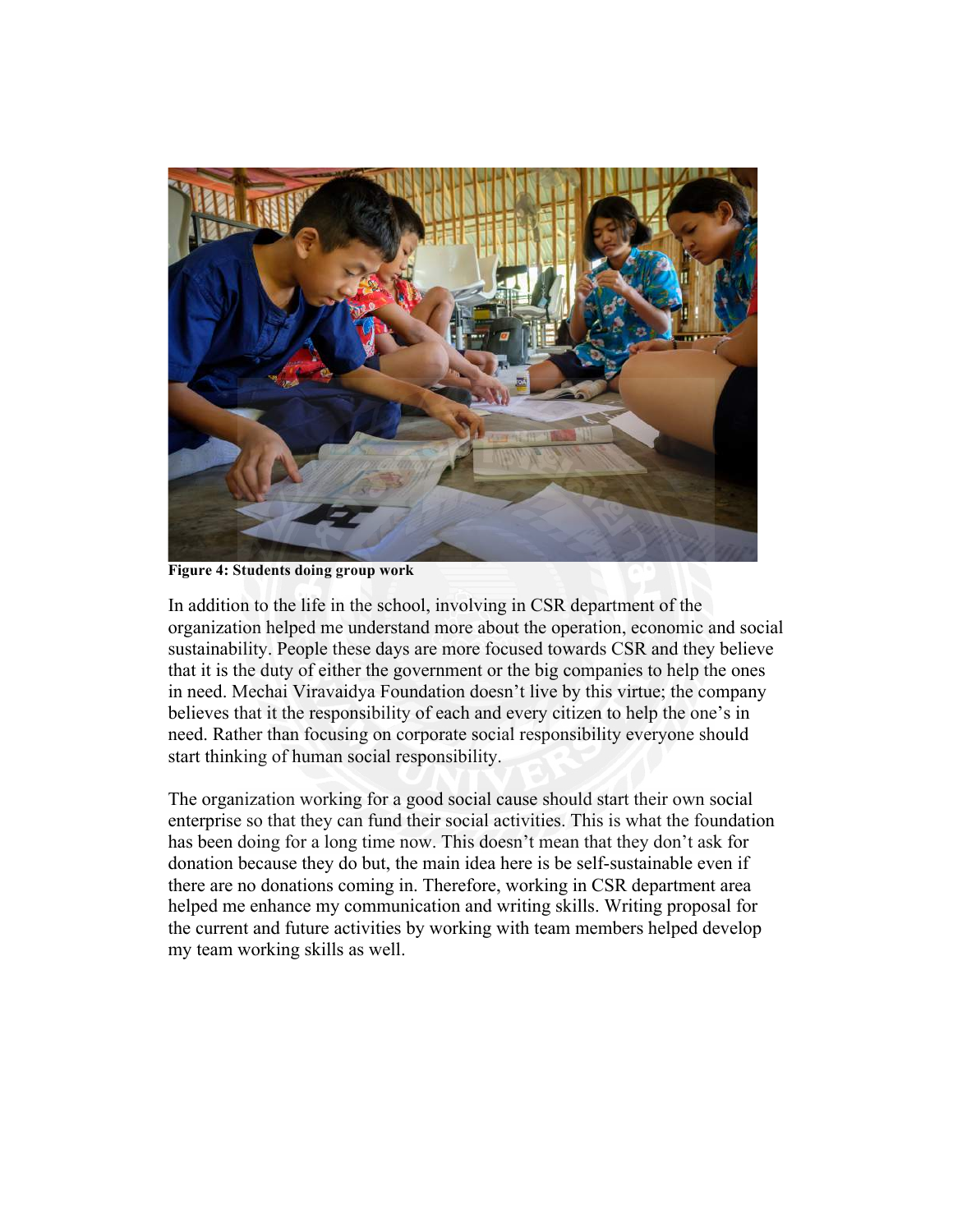# **Chapter 5: Conclusions**

#### 5.1 Self-assessment as future professional

Nepal faces similar problem to that of rural Thailand. The situation of destitute families is getting worse day by day and nothing is being done to help alleviate the persistent problem. Time and again we are reminded that children are the future of the country, despite the fact, neither the government nor the public has taken preventive action. Children are still working in farms, getting married at an early age or are doing labor work so as to help their family. The main solution to this problem is to alleviate poverty but it's easier said than done. We need to enforce quality education alongside provide better income opportunities so that families will no longer have to withheld children from pursuing education because of lack of funds.

The internship opportunity has opened up doors for a wide range of possibilities in the days to come. As discussed earlier, the problem is the same so why not make the solution similar. Working in Mechai Viravaidya Foundation has made me realize that a similar approach is what Nepal requires. It will not only help children purse their dreams but it will remove the financial burden that the families would have faced had they gone to a different school.

The time spent with the teachers and students has made me understand the curriculum and the operation better. The knowledge gained can be used to work with like-minded organizations or individuals to help make a difference in the lives of the destitute. There are organizations like United World Schools that are working to solve the education problem in rural parts of Nepal so in the future I look forward to associate with them.

Having said that, I still want to pursue further education so that I can open up an enterprise of my own. The income generated from it can be used to further sustain or fund the social projects that I plan to work on because one thing I have learned from this internship is to be self-sufficient and sustainable.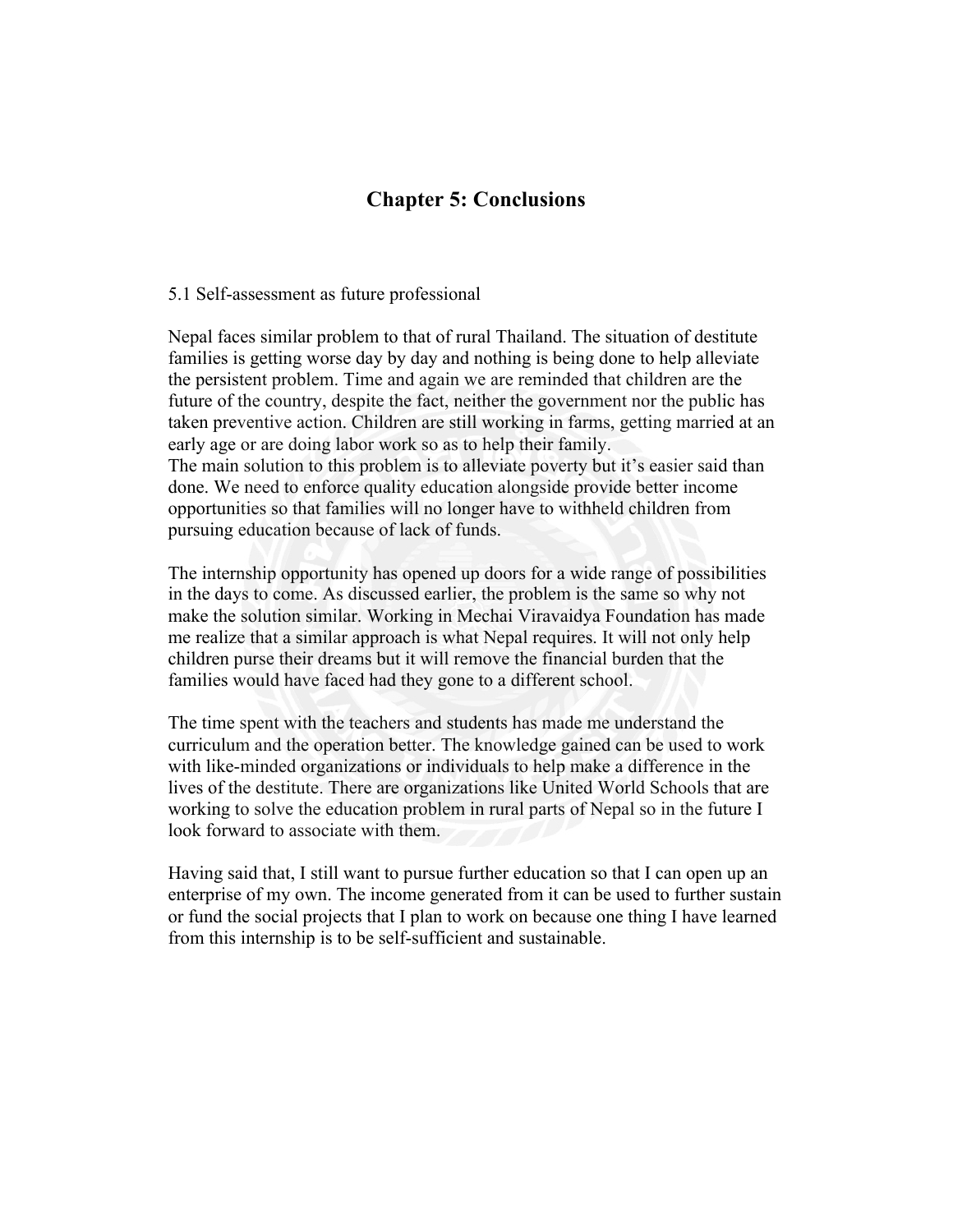### 5.2 Comparison of practical learning VS theory

Corporate social responsibility is a term we hear very often. The general conclusion that people make is that; it is preventing bad practices in the organization, making profits using environmentally friendly practices and donating a lot of money to charity foundations and thus do good. This mentality is completely wrong, because it is all about how companies make profit and not how they spend them. Rather than focusing more on the ethics and business part, people look into the bigger picture that is the donations that companies are making. As long as the companies are helping out social organization and doing charities, they have a good CSR practice. People fail to question the ethics, morals, norms and business practices that the company is following.

Learning about CSR in university helped me clear out any misconceptions I had about it. I learned that it is more than just helping out the society in need but it is rather about the internal and the way profit is made in an organization. A company is said to have good CSR practice if it has implemented an ethical and environmental approach in all of its value chain process.

Working with the foundation helped me understand CSR in a better way. The foundation and all of its social enterprise operate by keeping the environment, its ethics and the society into consideration. A great deal of importance is given to maintaining the environment and running the business in an eco-friendly environment. For instance, the school has it own farm, does its own poultry farming and families pay tuition by planting 400 trees per child. Also, the company gives a importance to sustainability as the society cannot be dependent on just government and corporations to solve their problems.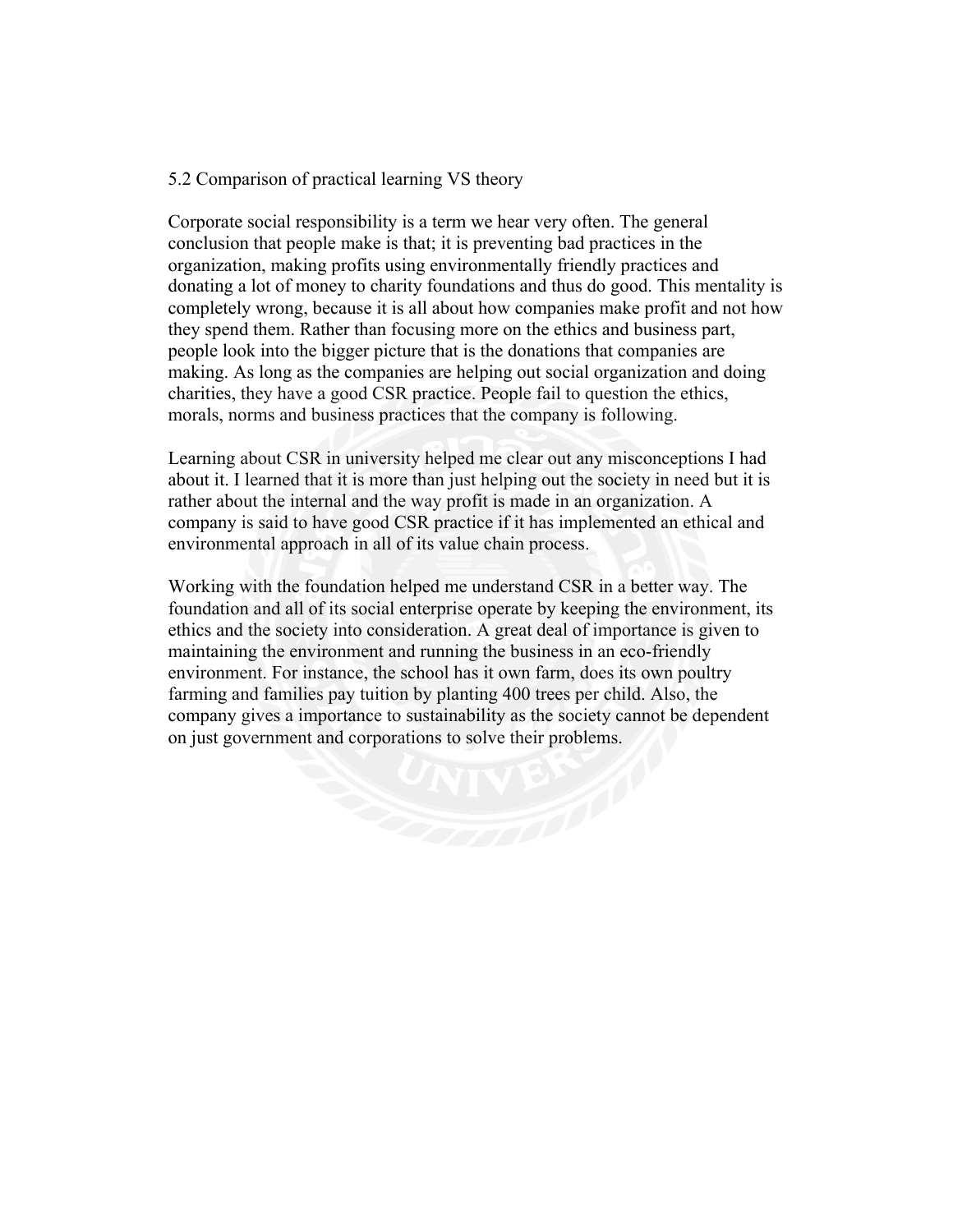# **References**

- Basiago, A. D. (1999). *Economic, social and environmental sustainability in development theory and urban planing practice.* The Environmentalist. Boston: Kluwer Academic Pulishers.
- *Economic Sustainability*. (n.d.). Retrieved from Business Dictionary: http://www.businessdictionary.com/definition/economic sustainability.html
- *ESG Solutions*. (2018). (ESG Solutions) Retrieved from ADEC Innovations: http://esg.adec-innovations.com/about-us/faqs/what-is-social sustainability/
- Fernquest, J. (2017, 05 17). *Educational inequality in Thailand: The challenge*. Retrieved 04 19, 2018, from Bangkokpost: https://www.bangkokpost.com/learning/advanced/1259777/ educational-inequality-in-thailand-the-challenge
- Hutchisson, R. (2016, 08 31). *npENGAGE*. Retrieved 04 20, 2018, from The Era of Corporate Social Responsibility is Ending: Why That's a Good Thing: https://npengage.com/social-good/the-era-of-corporate-social responsibility-is-ending-why-thats-a-good-thing/
- *Mechai Pattana School*. (n.d.). Retrieved 04 19, 2018, from www.mechaipattana.ac.th: http://mechaipattana.ac.th/ข้ อมูลโรงเรียน/? lang=en
- Sharma, S., Sharma, J., & Devi, A. (2009). *Corporate Social Responsibility: The Key Role of Human Resource Management.* Sl: Sn.
- Richardson, M. (2015). *Social Enterprise in the UK, developing a thriving social enterprise sector.* Sl: The British Council.